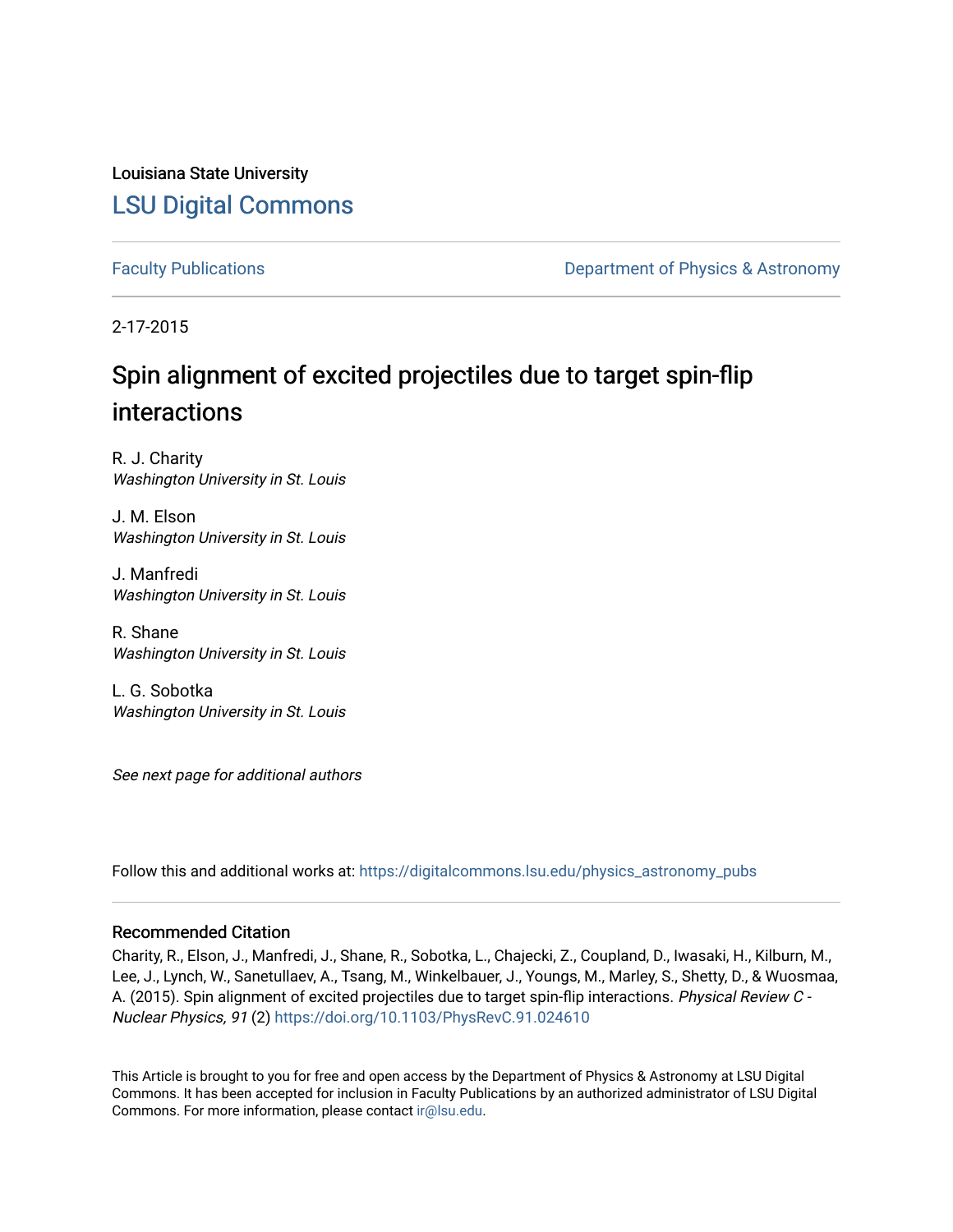# Authors

R. J. Charity, J. M. Elson, J. Manfredi, R. Shane, L. G. Sobotka, Z. Chajecki, D. Coupland, H. Iwasaki, M. Kilburn, Jenny Lee, W. G. Lynch, A. Sanetullaev, M. B. Tsang, J. Winkelbauer, M. Youngs, S. T. Marley, D. V. Shetty, and A. H. Wuosmaa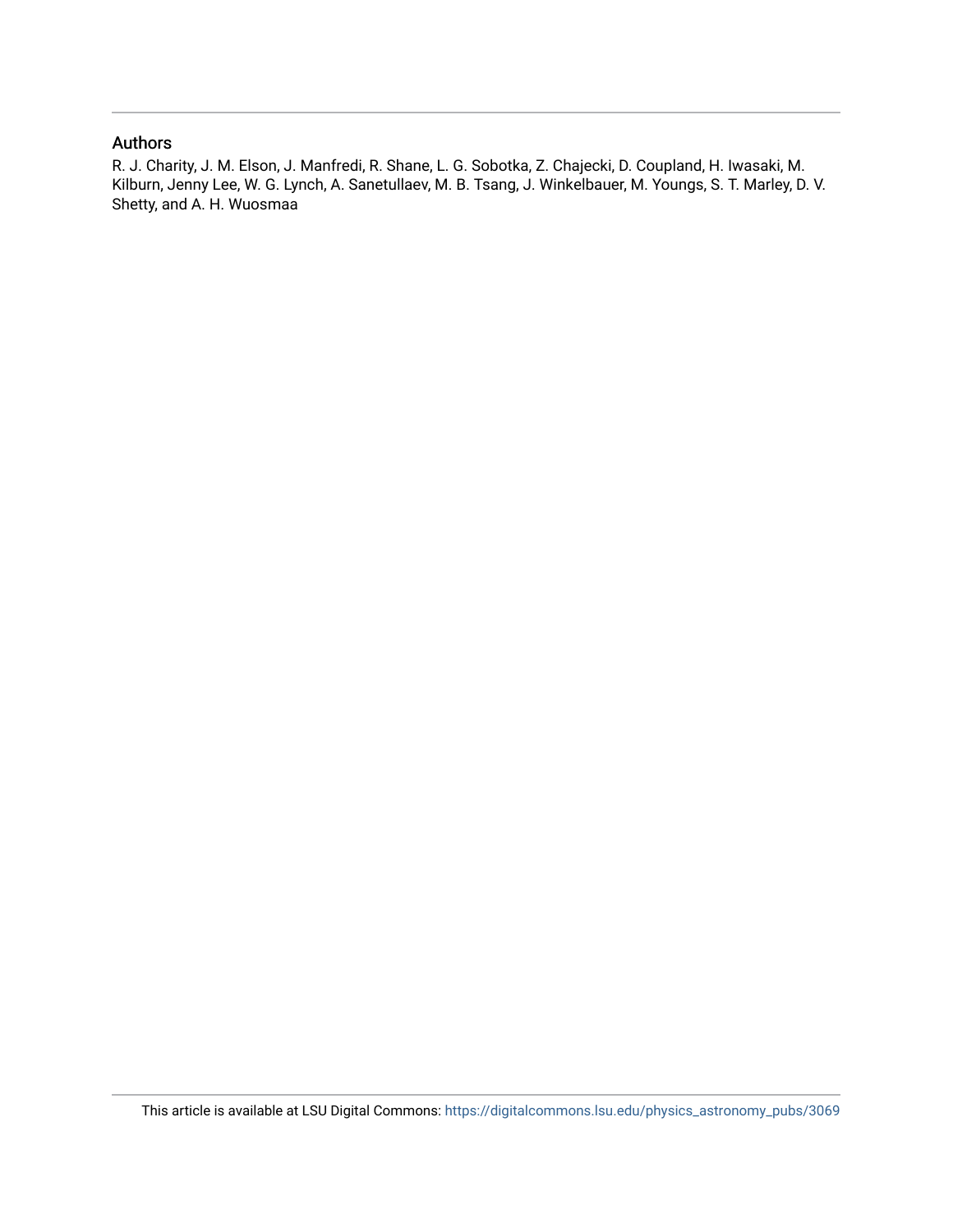

# CHORUS

This is the accepted manuscript made available via CHORUS. The article has been published as:

# Spin alignment of excited projectiles due to target spin-flip interactions

R. J. Charity, J. M. Elson, J. Manfredi, R. Shane, L. G. Sobotka, Z. Chajecki, D. Coupland, H. Iwasaki, M. Kilburn, Jenny Lee, W. G. Lynch, A. Sanetullaev, M. B. Tsang, J. Winkelbauer, M. Youngs, S. T. Marley, D. V. Shetty, and A. H. Wuosmaa Phys. Rev. C **91**, 024610 — Published 17 February 2015 DOI: [10.1103/PhysRevC.91.024610](http://dx.doi.org/10.1103/PhysRevC.91.024610)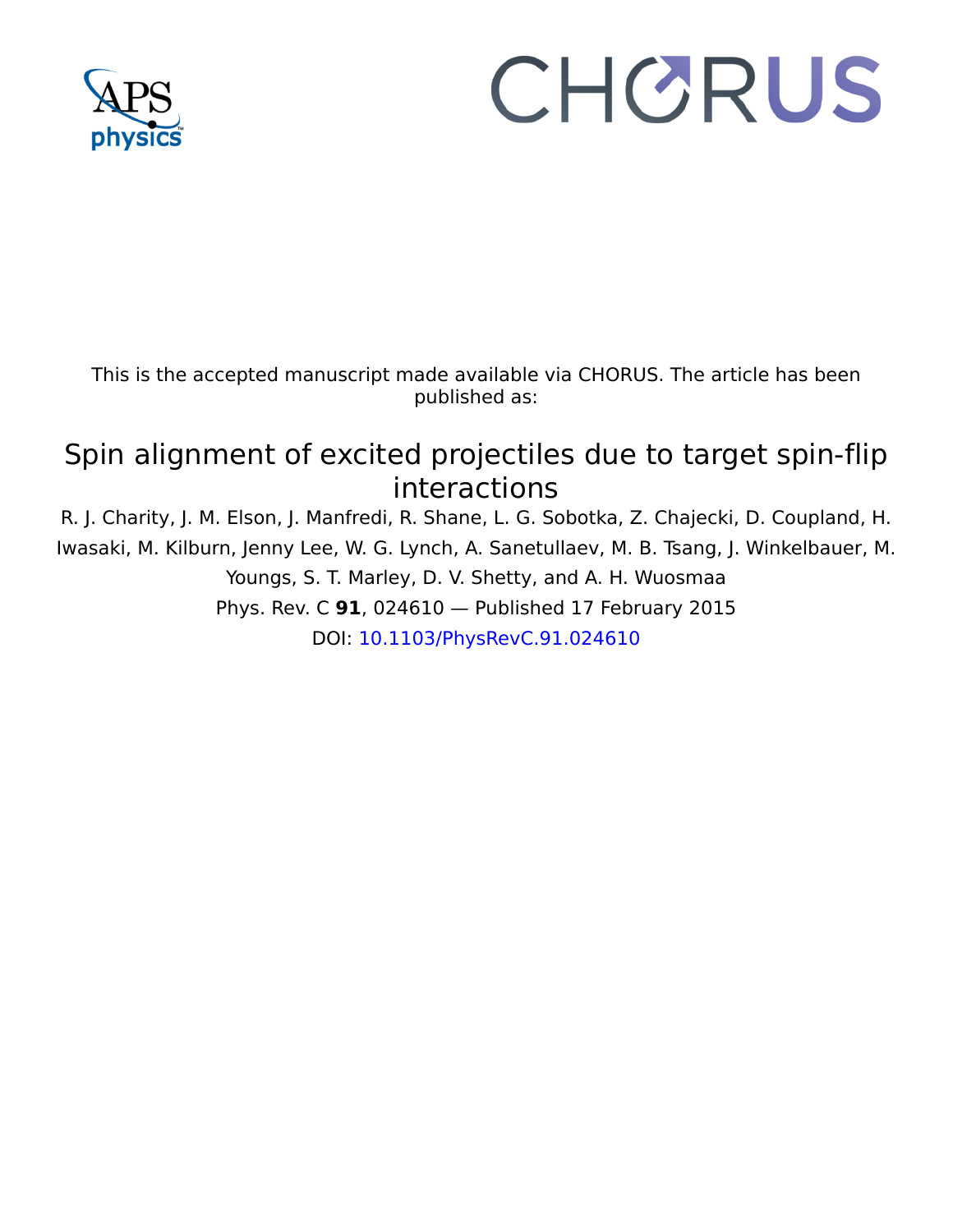# Spin alignment of excited projectiles due to target spin-flip interactions.

R. J. Charity, J. M. Elson, J. Manfredi, R. Shane, and L. G. Sobotka

Departments of Chemistry and Physics, Washington University, St. Louis, Missouri 63130, USA.

Z. Chajecki, D. Coupland, H. Iwasaki, M. Kilburn, Jenny Lee,<sup>∗</sup> W. G.

Lynch, A. Sanetullaev, M. B. Tsang, J. Winkelbauer, and M. Youngs

National Superconducting Cyclotron Laboratory and Department of Physics and Astronomy,

Michigan State University, East Lansing, MI 48824, USA.

S. T. Marley,† D. V. Shetty, and A. H. Wuosmaa

Department of Physics, Western Michigan University, Kalamazoo, Michigan 49008, USA.

The sequential breakup of  $E/A=65.5$ -MeV <sup>7</sup>Be and  $E/A=36.6$ -MeV <sup>6</sup>Li projectiles excited through inelastic interactions with <sup>9</sup>Be target nuclei have been studied. For events where the target nucleus remained in its ground state, significant alignment of the excited projectile's spin axis parallel or anti-parallel to the beam direction was observed. This unusual spin alignment was found largely independent of the projectile's scattering angle and it was deduced that the target nucleus has a significant probability of changing its spin orientation during the interaction. It is proposed that the unusual spin alignment is a consequence of the molecular structure of the <sup>9</sup>Be nucleus.

PACS numbers: 24.50.+g,25.60.-t,25.70.Ef,24.70.+s,27.20.+n

## I. INTRODUCTION

Fragments produced in many nuclear reactions often have a preferred alignment of their spins in some reference frame. Spin alignment is found in a diverse number of reactions including inelastic scattering [1–6], deep elastic scattering [7–10], projectile fragmentation [11–18], fission [19, 20], Coulomb excitation [21] and other direct reactions [22–28]. For peripheral reactions, the dominant angular momentum in the reaction is the initial orbital angular momentum between the projectile and target which is perpendicular to both the beam axis and the reaction plane. It is therefore not surprising that many fragments have their spin aligned, on average, parallel to this direction  $[7, 11, 12, 21-23, 27]$ . However there are some cases where different alignments are found [13– 16, 18].

Measurement of a fragment's spin alignment can be deduced from its decay products, including  $\beta$  particles though NMR techniques [11, 12], from the recoil induced by gamma-ray decay [23, 24], gamma-ray angular distributions [3, 6, 7, 29], or from the angular distributions of the emitted particles  $[3, 4, 8, 9, 13, 22, 25-28]$  or fission fragments [10].

The theory of spin alignment is most tractable in simple direct reactions. Most studies often consider further simplification of the theory, by choosing zero-spin projectile and target nuclei, and zero-spin decay products of the excited projectile. This selection leads to restrictions on

the mechanism for producing the spin alignment, i.e., any induced projectile spin must be accompanied by changes in the orbital angular momentum in order to conserve the total angular momentum. However, if the projectile and target nuclei have non-zero spins, then angular momentum conservation can be achieved from changes in the orientation of these spins. Until now, only evidence for small contributions from changes in spin orientation have been found [1].

In this work we examine the spin alignment of <sup>6</sup>Li and <sup>7</sup>Be projectiles excited via inelastic interactions with a <sup>9</sup>Be target. Both projectile and target spins are non-zero;  ${}^{6}\text{Li}$  ( $J^{\pi}$ =1<sup>+</sup>), <sup>7</sup>Be ( $J^{\pi}$ =3/2<sup>-</sup>) and <sup>9</sup>Be ( $J^{\pi}$ =3/2<sup>-</sup>). We will show that the alignment of the excited projectile's spin axis is quite different from other direct reactions, with a preferred orientation parallel, or anti parallel, to the beam axis. In order to conserve angular momentum, the change in the projectile's spin state is balanced by a flip in the spin orientation of the target nucleus.

Details of the experiment will be discussed in Sec. II and the theory of spin alignment for these direct reactions is given Sec. III. The results of the experiment and their interpretation with the theory are given in Sec. IV. The experimental observations are discussed in terms of target spin flip in Sec. V and finally the conclusions of this work are listed in Sec. VI.

#### II. EXPERIMENTAL METHOD

The experimental data presented in this work come from a previously published experiment [30, 31] performed at the National Superconducting Cyclotron Laboratory at Michigan State University using the HiRA array [32] to detect projectile-breakup products. Here we

<sup>∗</sup> Now at the University of Hong Kong, Pokflum Road, Hong Kong.

<sup>†</sup> Now at the Institute for Structure and Nuclear Astrophysics, University of Notre Dame, Notre Dame, In 46656, USA.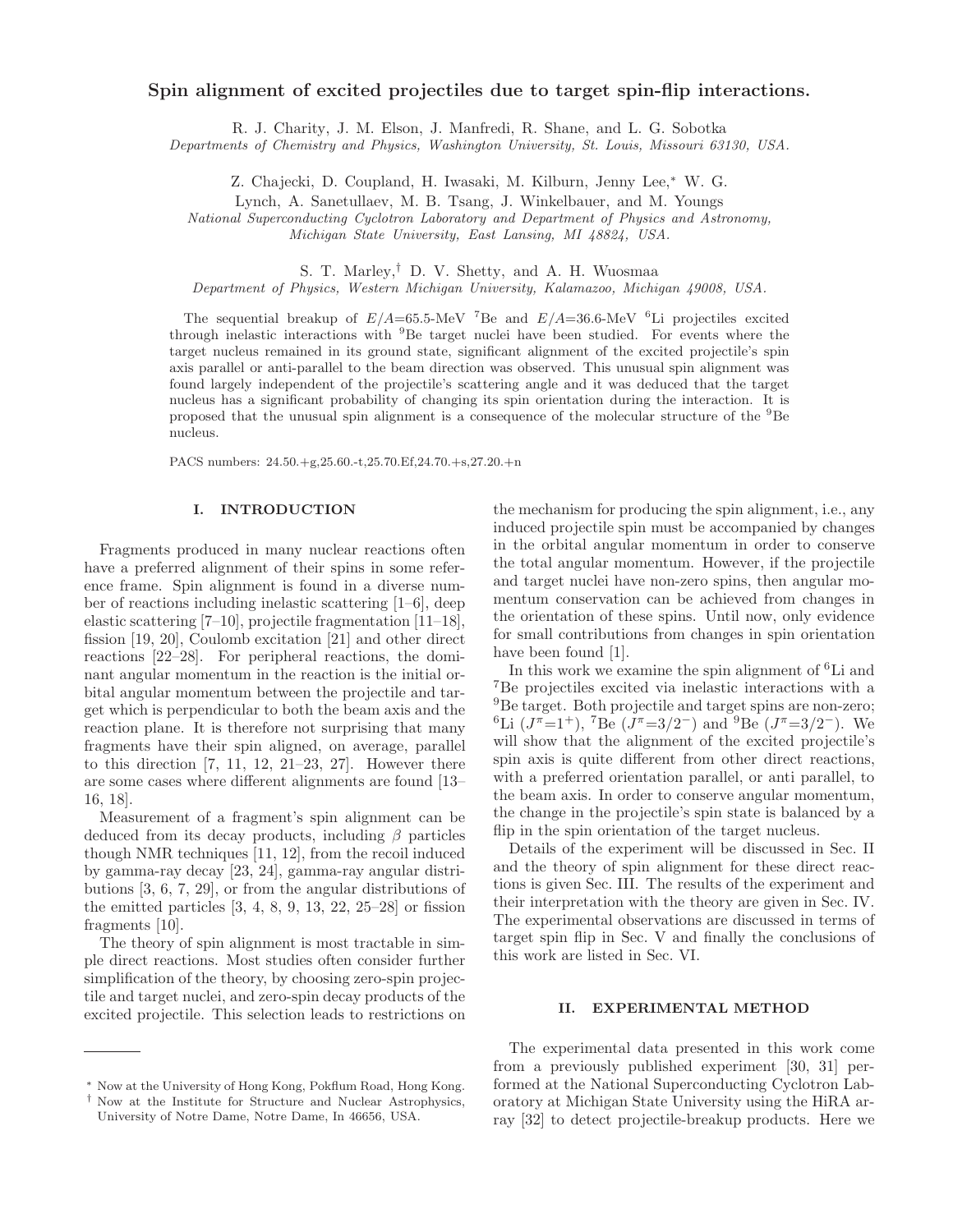

FIG. 1. (Color online) Schematic showing the definition of the angles  $\theta^*, \phi^*, \psi$ , and  $\chi$  in terms of the reaction-centerof-mass velocity vectors of the projectile  $(V_{projectile})$  and target  $(V_{target})$  nuclei and those of the light  $(V_{light})$  and heavy  $(V_{heavy})$  decay products of the projectile. The experimental angular correlations were analyzed with the z axis aligned along the beam axis and the  $x$  axis in the reaction plane.

present data from the breakup of <sup>6</sup>Li and <sup>7</sup>Be secondary beams on a 1-mm-thick <sup>9</sup>Be target with the same experimental arrangement. Both beams were produced by fragmenting a primary  $E/A=150$ -MeV <sup>16</sup>O beam with a <sup>9</sup>Be target and were separated from other reaction products using the A1900 separator with a momentum acceptance of  $\pm 0.5\%$ . The <sup>6</sup>Li beam, with an energy  $E/A = 36.6$  MeV in the center of the target, was actually a "contaminant" beam of ∼35% relative intensity in conjunction with the desired <sup>9</sup>C beam. Reactions produced with these two beams were separated using the time of flight measured from the A1900 separator to HiRA. The <sup>7</sup>Be beam with  $E/A=65.2$  MeV in the center of the target was ~90% pure. As these secondary beam are produced in fragmentation reactions it is possible they have some small alignment of their spins, but we do not expect this important (see Appendix B).

In these experiments, the HiRA array, consisting of 14 Si-CsI(Tl)  $\Delta E - E$  telescopes and located 90 cm downstream from the target, was arranged around all sides of the beam axis to cover the polar angular range from 1.4◦ to 13°. The double-sided 1.5-mm-thick Si  $\Delta E$  detectors have 32 strips on both front and back faces thus giving excellent angular resolution for detected fragments. More details of the experimental apparatus and the energy calibrations of the Si and CsI(Tl) detectors can be found in Refs. [30, 31]. In the following section, measured quantities will be presented which have been corrected for the detector bias that has been determined from Monte Carlo simulations (see Appendix A).

### III. SEQUENTIAL-DECAY THEORY

Consider a direct binary reaction between a projectile and target with spins (spin projections) of  $s_p$   $(m_p)$  and  $s_t$  ( $m_t$ ), respectively. This reaction produces an excited projectile nucleus scattered to an element of solid angle  $d\Omega^*$  located at the polar angles  $\theta^*$  and  $\phi^*$  in the reaction center-of-mass frame. The spin and spin projection of the scattered projectile nucleus are  $s^*$  and  $m^*$  while those of the scattered target nucleus are  $s'_t$  and  $m'_t$ . In the center-of-mass frame of the decaying projectile, its lighter decay product is emitted to an element of solid angle  $d\Omega$  located at the polar angles  $\psi$  and  $\chi$ . See Fig. 1 for a schematic giving the definition of the various angles. The spins (spin projections) of the lighter and heavier decay products are  $s_l$   $(m_l)$  and  $s_h$   $(m_h)$ , respectively and  $\ell$  is the relative orbital angular momentum of the decay fragments with projection  $m$ . To simplify the theory in this study where the heavier decay fragment of the projectile is an  $\alpha$  particle, we assume in the following that  $s_h=m_h=0$  and also that the decay of the projectile proceeds through a single value of  $\ell$ .

For clarity and completeness the relevant theory is presented here in the distilled form needed for the present analysis. The angular correlation summed over all spin projections is [33]

$$
\frac{d^4\sigma}{d\Omega^* d\Omega} \propto \sum_{m_p, m_t, m'_t, m_l} \left| \sum_{m=-\ell}^{\ell} \alpha_m^{m_p, m_t, m'_t, m_l} (\theta^*, \phi^*) Y_{\ell}^m(\psi, \chi) \right|^2. \tag{1}
$$

The sum over all  $m_p$  and  $m_t$  assumes there is no net polarization of the spins of the beam or target nuclei. The spherical harmonics are defined as

$$
Y_{\ell}^{m}(\psi,\chi) = (-1)^{m} \sqrt{\frac{2\ell+1}{4\pi}} d_{m,0}^{\ell}(\psi) e^{im\chi}
$$
 (2)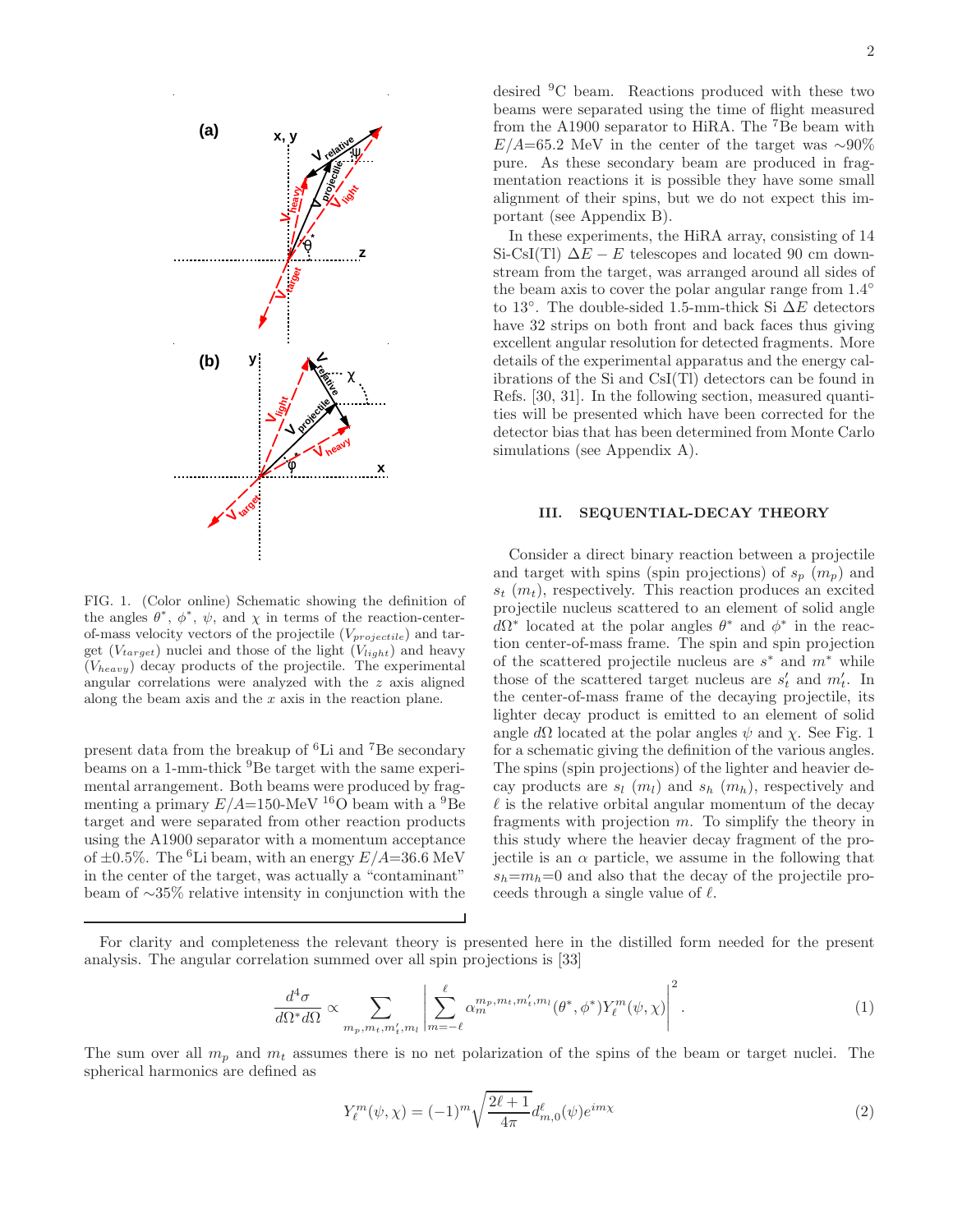where Wigner's little-d matrix is

$$
d_{m,0}^{\ell}(\psi) = \sqrt{\frac{(\ell - m)!}{(l + m)!}} P_{\ell}^{m}(\cos \psi), \quad d_{-m,0}^{\ell}(\psi) = (-1)^{m} d_{m,0}^{\ell}(\psi), \tag{3}
$$

and  $P_{\ell}^{m}(\cos\psi)$  are the associated Legendre polynomials.

The coefficients  $\alpha_m^{m_p, m_t, m'_t, m_l}$  are given by [33]

$$
\alpha_m^{m_p, m_t, m'_t, m_l}(\theta^*, \phi^*) \propto T_{m_p, m_t}^{m + m_l, m'_t}(\theta^*, \phi^*) \langle s_l m_l, \ell m | s^* m_l + m \rangle \tag{4}
$$

where  $T_{m_p,m_t'}^{m^*,m_t'}(\theta^*,\phi^*)$  is the formation amplitude for the creation of the excited projectile fragment.

For simplicity we replace the projections  $m_p, m_t, m'_t, m_l, m_h$  by a single index i in the following. Expanding Eq. (1) we obtain

$$
\frac{d^4\sigma}{d\Omega^* d\Omega} \propto \frac{2\ell+1}{4\pi} \sum_{m=-\ell}^{\ell} C_{m,m}(\theta^*, \phi^*) \left| d_{m,0}^{\ell}(\cos\psi) \right|^2 + \sum_{\substack{m_1, m_2 \\ m_1 > m_2}} I_{m_1, m_2}(\theta^*, \phi^*, \psi, \chi) \tag{5}
$$

where the latter terms are interference terms between the different m projections defined as

$$
I_{m_1,m_2}(\theta^*, \phi^*, \psi, \chi) = \sum_i \alpha_{m_1}^i(\theta^*, \phi^*) \left[ \alpha_{m_2}^i(\theta^*, \phi^*) \right]^* Y_{\ell}^{m_1}(\psi, \chi) \left[ Y_{\ell}^{m_2}(\psi, \chi) \right]^*
$$
  
+ 
$$
\sum_i \left[ \alpha_{m_1}(\theta^*, \phi^*) \right]^* \alpha_{m_2}^i(\theta^*, \phi^*) \left[ Y_{\ell}^{m_1}(\psi, \chi) \right]^* Y_{\ell}^{m_2}(\psi, \chi)
$$
  
= 
$$
2 \frac{2\ell + 1}{4\pi} (-1)^{m_1 + m_2} d_{m_1,0}^{\ell}(\psi) d_{m_2,0}^{\ell}(\psi)
$$
  

$$
\times \left\{ \text{Re} \left[ C_{m_1,m_2}(\theta^*, \phi^*) \right] \cos(m_1 - m_2) \chi - \text{Im} \left[ C_{m_1,m_2}(\theta^*, \phi^*) \right] \sin(m_1 - m_2) \chi \right\}
$$
(7)

where

$$
C_{m_1,m_2}(\theta^*,\phi^*) = \sum_i \alpha_{m_1}^i(\theta^*,\phi^*) \left[ \alpha_{m_2}^i(\theta^*,\phi^*) \right]^*
$$
\n(8)

and the following symmetry relations are valid

$$
I_{m_2,m_1}(\theta^*,\phi^*,\psi,\chi) = I_{m_1,m_2}(\theta^*,\phi^*,\psi,\chi), \quad C_{m_2,m_1}(\theta^*,\phi^*) = C_{m_1,m_2}(\theta^*,\phi^*)^*.
$$
\n(9)

The density matrix for the decay orbital angular momentum is a normalized version of the  $C_{m_1,m_2}$  matrix [34], i.e.,

$$
\rho_{m_1,m_2}^{\ell}(\theta^*,\phi^*) = \frac{C_{m_1,m_2}(\theta^*,\phi^*)}{\text{tr}\left[C_{m_1,m_2}(\theta^*,\phi^*)\right]} \tag{10}
$$

where the real diagonal elements give the m-substate probability distribution and the complex non-diagonal elements determine the magnitude and phase of the interference between the different m substates.

As we are free to choose any quantization axis, is it useful to make a choice that simplifies the problem. One such choice is to define the z axis as the beam axis and the x axis is taken to be in the reaction plane, i.e.,  $\phi^* = 0$ . With this choice we find from symmetry considerations [35],

$$
T_{-m_p,-m_t}^{-m^*,-m_t'}(\theta^*) = (-1)^{m_t'-m_t+m^*-m_p} T_{m_p,m_t}^{m^*,m_t'}(\theta^*),
$$
\n(11)

$$
\alpha_{-m}^{-m_p,-m_t,-m'_t,-m_l,-m_h}(\theta^*) = (-1)^{s_l+\ell-s^*}(-1)^{m'_t-m_t-m_l-m_p} \alpha_m^{m_p,m_t,m'_t,m_l,m_h}(\theta^*).
$$
\n(12)

From these we obtain

$$
C_{-m_1,-m_2}(\theta^*) = (-1)^{m_1+m_2} C_{m_1,m_2}(\theta^*),
$$
\n(13)

For  $m_2 \neq -m_1$ , the interference terms can be combined to cancel the  $\sin(m_1 - m_2)\chi$  terms of Eq. (7), i.e.,

$$
I_{m_1,m_2}(\theta^*,\psi,\chi) + I_{-m_2,-m_1}(\theta^*,\psi,\chi) = 4\frac{2\ell+1}{4\pi}(-1)^{m_1+m_2}d_{m_1,0}^{\ell}(\psi)d_{m_2,0}^{\ell}(\psi)\text{Re}\left[C_{m_1,m_2}(\theta^*)\right]\cos(m_1-m_2)\chi\tag{14}
$$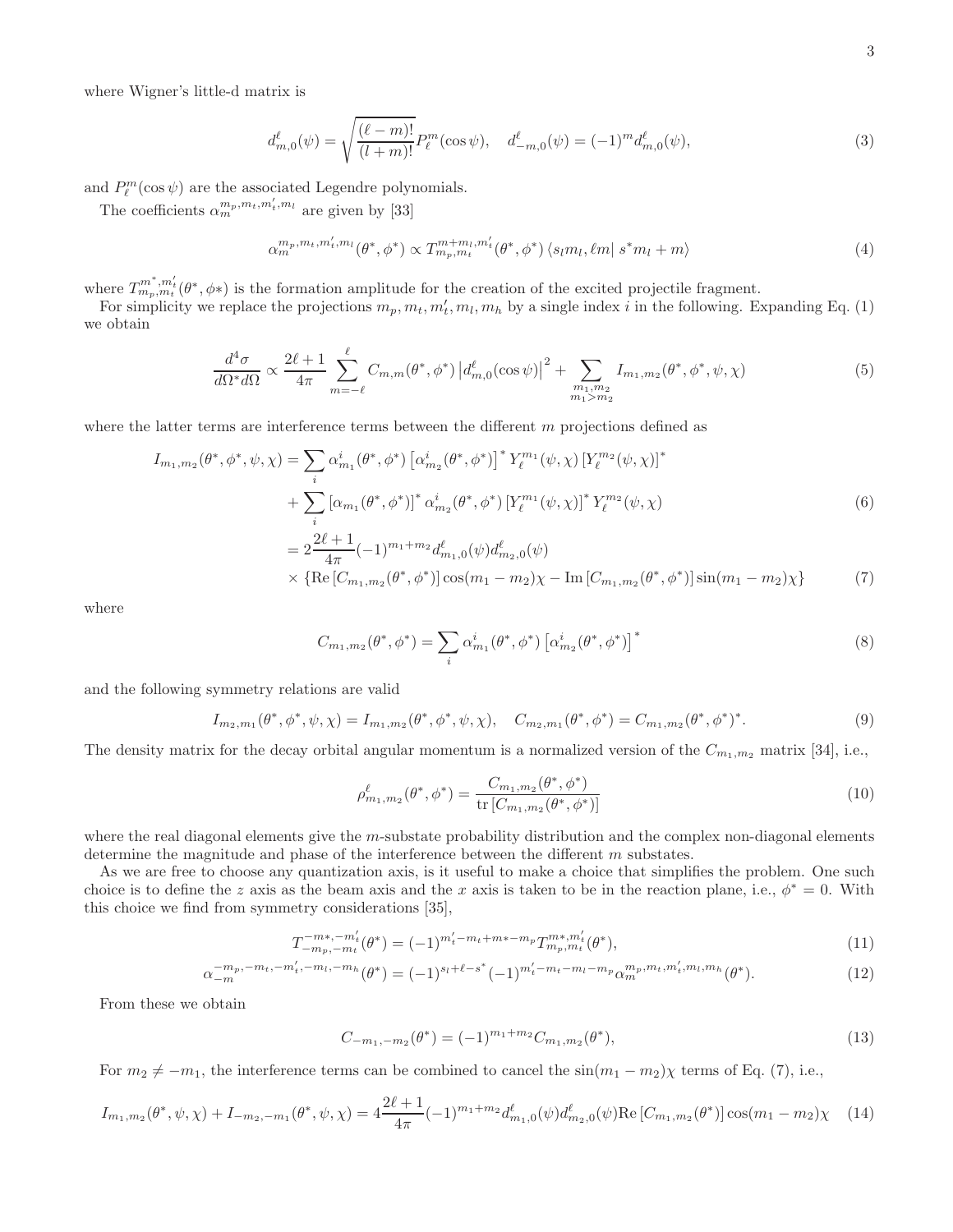While for  $m_1 = m = -m_2 \neq 0$  the  $\sin(m_1, m_2)$  term is zero as, to satisfy both Eq. (9) and Eq. (13), we require Im  $[C_{m,-m}(\theta^*)]=0$ . In general, the angular correlation for  $\ell>0$  is

$$
\frac{d^4\sigma}{d\Omega^* d\Omega} \propto \frac{2\ell+1}{4\pi} \left\{ C_{0,0}(\theta^*) |d_{0,0}^{\ell}(\psi)|^2 + 2 \sum_{m=1}^{\ell} \left| d_{m,0}^{\ell}(\psi) \right|^2 \left[ C_{m,m}(\theta^*) + (-1)^m C_{m,-m}(\theta^*) \cos 2m\chi \right] \right. \\ \left. + 4 \sum_{\substack{1 \le m_1 \ge \ell \\ -m_1 > m_2 > m_1}} \text{Re} \left[ C_{m_1,m_2}(\theta^*) \right] (-1)^{m_1+m_2} d_{m_1,0}^{\ell}(\psi) d_{m_2,0}(\psi) \cos(m_1 - m_2)\chi \right\} \tag{15}
$$

In summary with the chosen quantization axis, the angular correlations are determined by the  $C_{m_1,m_2}$  matrix or alternatively the density matrix  $\rho_{m_1,m_2}^{\ell}$ . Only real matrix elements enter Eq. 15, or where the matrix elements are complex, only the real components are needed. Information on the imaginary components would require a polarized beam or target.

#### A. Projections

As  $\int_0^{2\pi} \cos m\chi \, d\chi = 0$  for  $m \neq 0$ , if we project the correlation distribution on the  $\psi$  axis, then all the interference terms will drop out and the projected distribution will be given by

$$
W(\psi) \propto \frac{2\ell+1}{2} \left[ \rho_{0,0}^{\ell}(\theta^*) + 2 \sum_{m=1}^{\ell} \rho_{m,m}^{\ell}(\theta^*) \left| d_{m,0}^{\ell}(\psi) \right|^2 \right].
$$
\n(16)

As  $\int_0^{\pi} d_{m_1,0}^{\ell}(\psi) d_{m_2,0}^{\ell}(\psi) \sin \psi d\psi = 0$  for  $m_1 - m_2 = \text{odd}$ , then by projecting on the  $\chi$  axis, only the cos  $m\chi$  terms with even m will survive. The projected  $\chi$  correlations can then be written as

$$
W_{even}(\chi) = \int_{0}^{\pi} \frac{d^4 \sigma}{d\Omega^* d\Omega} \sin \psi \, d\psi \tag{17}
$$

$$
= A_0 + A_2 \cos 2\chi + \dots + A_{2\ell} \cos 2\ell \chi. (18)
$$

If  $\ell$  is not known, then the highest order term in Eq. (18) needed to fit a measured distribution can give a lower limit to this quantity. To see the odd-m  $\cos m\chi$  terms, we construct the quantity

$$
W_{odd}(\chi) = \int_{0}^{\pi/2} \frac{d^4 \sigma}{d\Omega^* d\Omega} \sin \psi \, d\psi - \int_{\pi/2}^{\pi} \frac{d^4 \sigma}{d\Omega^* d\Omega} \sin \psi \, d\phi
$$

$$
= A_1 \cos \chi + \dots + A_{2\ell-1} \cos(2\ell - 1)\chi \qquad (20)
$$

#### IV. EXPERIMENTAL RESULTS

## A. <sup>7</sup>Be Breakup

The <sup>7</sup>Be nucleus has a strong <sup>3</sup>He- $\alpha$  cluster structure and large  ${}^{3}$ He+ $\alpha$  breakup yield. The distribution of tar-

get excitation energy  $E_t^*$  for all detected <sup>3</sup>He +  $\alpha$  events, determined from conservation of energy and momentum, is displayed in Fig. 2(a). A strong peak at  $E_t^* \sim 0$  MeV is very prominent in this spectrum with a FWHM of around 12 MeV. This width is consistent with the expected resolution as demonstrated by the smooth curve in Fig.  $2(a)$ which is a simulated distribution for  $E_t^* = 0$ . Thus the experimental peak in this figure predominantly contains events where the target remains in its ground state, however one cannot rule our some contribution from lowlying excited states in <sup>9</sup>Be. In the following we will only consider the events in the  $E_t^* = 0$  peak as the high-energy tail does not exhibit strong alignment of the projectile.

The <sup>7</sup>Be excitation-energy distribution (corrected for the energy-dependent detector efficiency) is shown in Fig. 2(b). This excitation energy,  $E_p^*$ , is determine from the invariant mass of the detected  ${}^{3}$ He- $\alpha$  pair minus the ground-state mass of <sup>7</sup>Be and the simulated resolution is 245 keV FWHM at  $E_p^*$ =4.6 MeV. This distribution shows a very prominent peak associated with the second excited state  $(s^* = 7/2^-)$  of <sup>7</sup>Be at  $E_p^* = 4.57$  MeV. The third excitation state  $(s^* = 5/2^-)$  at  $E_p^* = 6.73$  MeV is present, but weakly populated.

The angular distribution (corrected for the detector acceptance) for the  $7/2^-$  state is displayed in Fig. 2(c) and shows diffractive oscillations typically expected for inelastic excitations. To accurately define the reaction plane and the breakup angle  $\chi$ , we restrict further analysis to  $\theta_{lab}^* > 2^{\circ}$ , unless specified.

The raw experimental 2-dimensional cos  $\psi - \chi$  angular correlations for the  $7/2^-$  state are shown in Fig. 3(a), while the simulated detection efficiency is displayed in Fig. 3(b). The efficiency-corrected correlation obtained from dividing the raw data by this efficiency is shown in Fig. 3(c). It contains well-defined modulations which can be related to the interference between different m projections.

From angular-momentum and parity conservation, the decay of this <sup>7</sup>Be level must be  $\ell = 3$  and the theoretical correlation of Eq. (15) can be defined by 16 unique  $C_{m_1,m_2}$  parameters or the equivalent density matrix  $\rho_{m_1,m_2}^{\ell}$  parameters [see Eq. (10)]. These include 7 real matrix elements  $\rho_{0,0}^{\ell}$ ,  $\rho_{1,1}^{\ell}$ ,  $\rho_{2,2}^{\ell}$ ,  $\rho_{3,3}^{\ell}$ ,  $\rho_{1,-1}^{\ell}$ ,  $\rho_{2,-2}^{\ell}$ , and  $\rho_{3,-3}^{\ell}$  and the real parts of 9 complex matrix elements. Figure 3(d) shows a fit obtained by varying these 16 pa-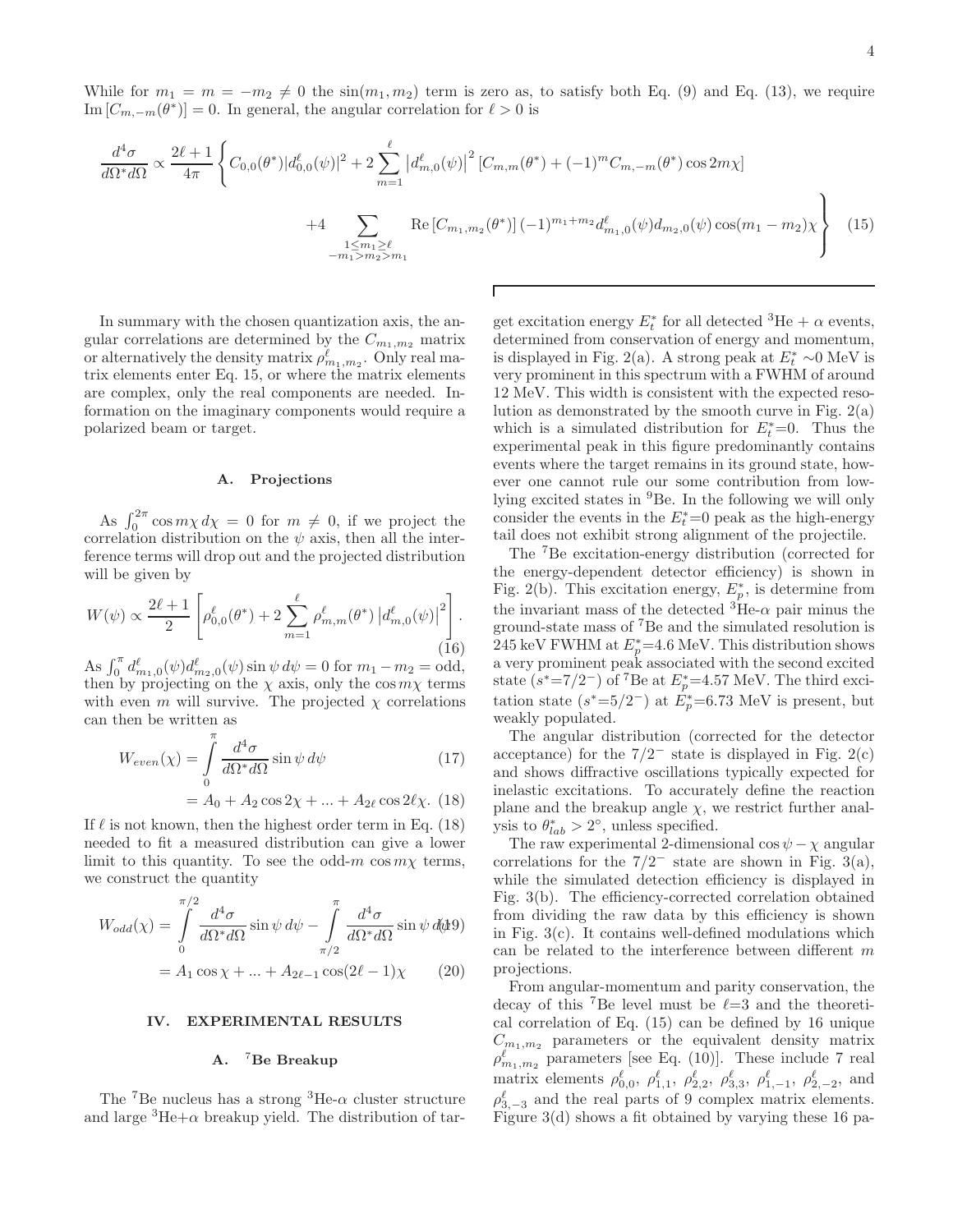

FIG. 2. (Color online) (a) Experimental distribution of the excitation energy of the <sup>9</sup>Be target nucleus deduced from detected  ${}^{3}$ He+ $\alpha$  events obtained with the <sup>7</sup>Be beam. (b) Distribution of <sup>7</sup>Be projectile excitation energy associated with detected events where the target remained in it ground state  $[E_t^* = 0]$ . (c) Angular distribution of the scattered projectile in the reaction center-of-mass frame for the  $E^* = 4.57$ -MeV,  $s^* = 7/2^-$  excited state of <sup>7</sup>Be with  $E_t^* = 0$ .

rameters. This fit reproduces the basic features of the experimental angular correlations quite well.

The fitted density matrix elements are listed in Table I. If we define the reduced matrix elements as

$$
c_{m1,m2} = \frac{\rho_{m_1,m_2}^l}{\sqrt{\rho_{m_1,m_1}^l \rho_{m_2,m_2}^l}},\tag{21}
$$

then, from the Cauchy-Schwarz inequality

$$
\sum_{i} a_{i} b_{i} |^{2} \le \sum_{i} |a_{i}|^{2} + \sum_{i} |b_{i}|^{2}, \qquad (22)
$$

it is easy to show that  $|\text{Re } [c_{m_1,m_2}]| \leq 1$ . The real components of the reduced matrix elements are also listed in Table I and their magnitudes are indeed less than unity and thus consistent with theory.

To examine the angular correlations in more detail, let us look at the projections discussed in Sec. III A. The experimental correlation projected on the  $\cos \psi$  axis, shown in Fig. 4(a), depends only on the real matrix elements

TABLE I. The values of the density matrix  $\rho_{m_1,m_2}^{\ell}$  obtained from fitting to the experimental cos  $\psi$  -  $\chi$  angular correlation measured for the  $s^* = 7/2$  excited state of <sup>7</sup>Be. The interference terms are arranged by the order of their  $\cos m\chi$  term. Real components of the reduced density matrix Eq. (21) are also shown in the third column.

| parameter                                             | fitted value | reduced value |
|-------------------------------------------------------|--------------|---------------|
| $\rho^\ell_{0,0}$                                     | 0.028(1)     | 1             |
| $\rho_{1,1}^\ell$                                     | 0.051(1)     | 1             |
| $\rho_{2,2}^{\ell}$                                   | 0.122(2)     | 1             |
| $\rho_{3,3}^{\ell}$                                   | 0.312(2)     | 1             |
|                                                       | $\cos \chi$  |               |
| $\text{Re}\left[\rho_{3,2}^{\ell}\right]$             | $-0.052(2)$  | $-0.26(1)$    |
| $\text{Re}\left[\rho_{2,1}^{\ell}\right]$             | $-0.024(1)$  | $-0.30(1)$    |
| $\text{Re}\left[\rho_{1,0}\right]$                    | $-0.006(1)$  | $-0.16(3)$    |
|                                                       | $\cos 2\chi$ |               |
| $\operatorname{Re} \rho_{3,1}^{\ell} $                | $-0.027(2)$  | $-0.21(2)$    |
| $\text{Re}\left[\rho_{2,0}^{\ell}\right]$             | $-0.026(2)$  | $-0.45(3)$    |
| $\rho_{1,-1}$                                         | $-0.031(2)$  | $-0.61(4)$    |
|                                                       | $\cos 3\chi$ |               |
| $\text{Re}\left[\rho_{3,0}^{\ell}\right]$             | 0.011(2)     | 0.12(2)       |
| $\text{Re}\left[\rho_{2,-1}^{\ell}\right]$            | 0.005(1)     | 0.07(1)       |
|                                                       | $\cos 4x$    |               |
| $\text{Re}\left[\rho_{3,-1}^{\ell}\right]$            | 0.042(2)     | 0.33(2)       |
| $\rho_{2,-2}^{\ell}$                                  | $-0.055(2)$  | 0.45(2)       |
|                                                       | $\cos 5\chi$ |               |
| $\overline{\text{Re}\left[\rho_{3,-2}^{\ell}\right]}$ | $-0.004(1)$  | $-0.02(1)$    |
|                                                       | $\cos 6x$    |               |
| $\rho_{3,-3}^{\ell}$                                  | 0.037(2)     | 0.12(2)       |
|                                                       |              |               |

 $\rho_{m,m}^{\ell}$ . Surprisingly, this distribution peaks at  $\psi = 90^{\circ}$  $(\cos \psi=0)$ , i.e., the sequential decay of the <sup>7</sup>Be  $s^*=7/2^$ level is dominated by transverse emissions to the beam axis.

The fitted projection is indicated in Fig. 4(a) by the solid curve, together with the contributions from the different  $|m|$  values (dashed curves). The fitted  $\rho_{m,m}^{\ell}$  values give the probability distribution of the various  $m$  projections, also known as the magnetic-substrate population. Note from Eq. (13), the distribution is symmetric around  $m=0$ , i.e.,  $\rho_{-m,-m}^{\ell} = \rho_{m,m}^{\ell}$ . This probability distribution is displayed in Fig. 4(b) and is dominated by the  $|m|=\ell$  components, i.e., in classical terms, the alignment is mostly parallel or antiparallel to the beam axis a result which is consistent with the strongly transverse decay pattern. This alignment distribution is very unusual in inelatic scattering and this is the most important result of this work.

The  $\rho_{m_1,m_2}^l$  density matrix gives information on the alignment of the orbital angular momentum produced in the decay of the excited projectile. However, it would be more interesting to deduce the alignment of the spin of the excited projectile itself. This is described by the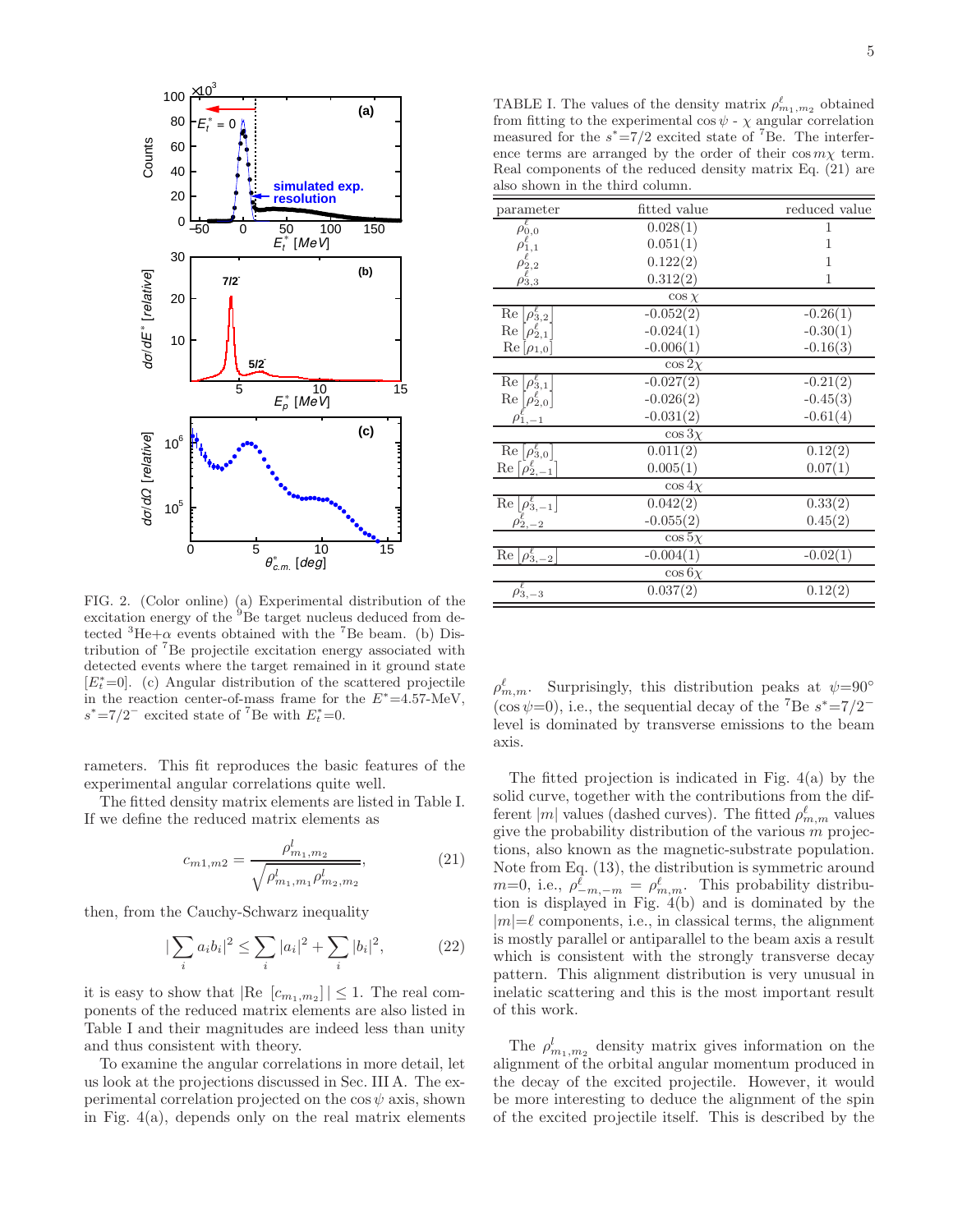

FIG. 3. (Color online)  $\cos \psi - \chi$  angular correlation plots obtained for the  $s^* = 7/2^-$  excited state in <sup>7</sup>Be with  $\theta_{lab}^* > 2^\circ$ . (a) directly measured raw angular correlations without corrections, (b) Simulated detector efficiency, (c) measured correlations corrected for the detected efficiency (d) fitted correlation using Eq. (15).

density matrix [34]

$$
\rho_{m_1,m_2}^{s^*}(\theta^*) = \frac{\sum_{m_p,m_t,m_t'} T_{m_p,m_t}^{m_1,m_t'}(\theta^*) \left[ T_{m_p,m_t}^{m_2,m_t'}(\theta^*) \right]^*}{\text{tr}\left[ \sum_{m_p,m_t,m_t'} T_{m_p,m_t}^{m_1,m_t'}(\theta^*) \left[ T_{m_p,m_t}^{m_2,m_t'}(\theta^*) \right]^* \right]}.
$$
\n(23)

Although it is not possible to constrain all elements of this matrix from our measured data, the real diagonal elements which give the m-substate distribution can be determined from the diagonal elements of  $\rho_{m,m}^{\ell}$ . From Eqs.  $(4,10,23)$  we obtain

$$
\rho_{3,3}^{\ell}(\theta^*) = \rho_{\frac{7}{2},\frac{7}{2}}^{s^*}(\theta^*) + \frac{1}{7}\rho_{\frac{5}{2},\frac{5}{2}}^{s^*}(\theta^*),\tag{24}
$$

$$
\rho_{2,2}^{\ell}(\theta^*) = \frac{6}{7}\rho_{\frac{5}{2},\frac{5}{2}}^{s^*}(\theta^*) + \frac{2}{7}\rho_{\frac{3}{2},\frac{3}{2}}^{s^*}(\theta^*),\tag{25}
$$

$$
\rho_{1,1}^{\ell}(\theta^*) = \frac{5}{7}\rho_{\frac{3}{2},\frac{3}{2}}^{s^*}(\theta^*) + \frac{3}{7}\rho_{\frac{1}{2},\frac{1}{2}}^{s^*}(\theta^*),\tag{26}
$$

$$
\rho_{0,0}^{\ell}(\theta^*) = \frac{8}{7} \rho_{\frac{1}{2},\frac{1}{2}}^{s*}(\theta^*)
$$
\n(27)

where the coefficients of each term are the square of Clebsch-Gordan coefficients. After solving for  $\rho_m^{s^*}$  $_{m*,m*}^{\scriptscriptstyle \sum,r}$ the *m*-substate distribution for the  $s^*$  spin alignment is plotted in Fig. 4(c). It also shows the alignment is mostly parallel or antiparallel to the beam axis.

An alternative way of specifying the m-substate distribution is via the statistical or polarization tensor  $\rho_{kq}$ (or  $B_k^q$  in some studies) [34]. The  $\rho_{k0}$  terms just depend on the diagonal elements of the density matrix and only



FIG. 4. (Color online) (a) The efficiency-corrected correlation plot for the  $s^* = 7/2^-$  excited state of <sup>7</sup>Be projected on the  $\cos \psi$  axis. (b) Probability distribution for the projection  $m$  of the decay orbital angular momentum. (c) Probability distribution for the projection  $m^*$  of the <sup>7</sup>Be spin. In (a), the solid curve shows a fit with the individual  $m$  components indicated by the dashed curves.

even k values are non-zero when  $\rho_{m^*,m^*}^{s^*} = \rho_{-m^*,-m^*}^{s^*}$ . The  $\rho_{00}$  term is just the normalization of the *m*-substate distribution, and the lowest-order term of interest is  $\rho_{20}$ . However, additional terms,  $\rho_{40}$  amd  $\rho_{60}$ , are necessary to fully describe the distributions in Figs.  $4(b)$  and  $4(c)$ and  $q > 0$  terms are needed to describe the off-diagonal elements. An alignment parameter,

$$
A = \frac{\rho_{20}}{\rho_{20}^{max}} = \sum_{m^*} \frac{3m^{*2} - s^*(s^* + 1)}{s^*(2s^* - 1)} \rho_{m^*,m^*}^{s^*},\tag{28}
$$

is often defined where  $\rho_{20}^{max}$  is the maximum value of  $\rho_{20}$ when only the  $|m^*|=s^*$  elements are non-zero. Negative aligment would correspond to a prepondance of the small |m<sup>∗</sup> | values. The alignments associated with spin of the excited state and it decay orbital angular momentum in this case can be shown to be identical from Eqs. (24-27). We obtain an alignment of  $A=49(1)\%$  from the experimental data. This is quite large. In comparison typical positive alignments of the order of 10% or less have been found in projecticle fragmentation reactions when the projectile remnants at the peak of their momentum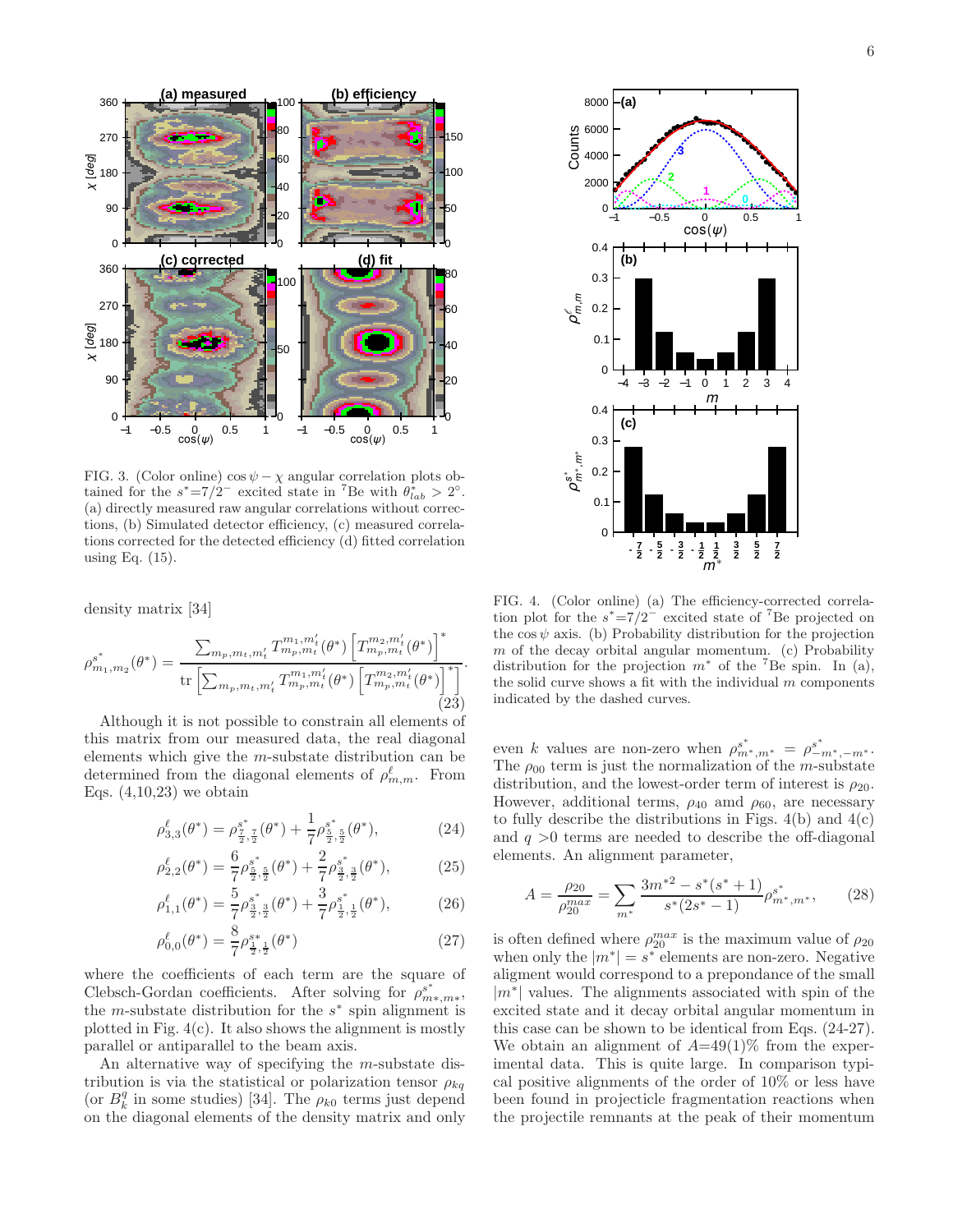

FIG. 5. (Color online) Projected (a)  $W_{even}$  and (b)  $W_{odd}$ correlation distributions for the  $s^* = 7/2^-$  excited state of <sup>7</sup>Be. The solid curves show fits with Eqs. (18) and (20) while the dashed curves give indivudal the  $\cos m\chi$  componets where each curve is labeled by the value of m.

distribution are selected (see appendix B).

By projecting on the  $\chi$  axis, we highlight the interference terms where  $m_1-m_2$  is even. The angular correlations projected on the  $\chi$  axis is plotted in Fig. 5(a). By visual inspection, it is clear that  $\cos 2\chi$  and  $\cos 4\chi$  interference terms are needed to reproduce this distribution. The solid curve shows a fit with Eq. (18) and the four fitted components are indicated by the dashed curves. The fit reproduces the main features of the experimental projection and indicates the presence of some  $\cos 6\chi$ component. However the fit would be improved with the addition of some  $\cos \chi$  component. The  $\cos \chi$  component is quite strong in the 2-dimensional correlation, but it should be zeroed out when projecting on the  $\chi$  axis (Sec. III A). The presence of some of the  $\cos \chi$  component leaking into this plot may be consequence of the deficiencies of the simulated efficiencies. Alternatively it could be associated with the small background under the  $s^* = 7/2^-$  peak.

The odd-m  $\cos m\chi$  terms can be accentuated by the  $W_{odd}$  distribution of Eq. (19) which is plotted in Fig. 5(b). In this case, the data points were obtained from the experimental  $\chi$  distributions gated on  $\psi$  <90° and  $\psi$  >90°.

These two distributions were corrected for their individual detection efficiencies and subtracted. This final distribution clearly has a very strong  $\cos \chi$  component and a smaller, but still significant,  $\cos 3\chi$  component. A fit with Eq.  $(20)$  is indicated by the solid curve and the fitted components are again plotted as the dashed curves. No significant  $\cos 5\chi$  component is needed in this fit.

Both the  $W_{even}$  and  $W_{odd}$  distributions of Fig. 5 clearly show the presence of many interference terms. The density matrix elements in Table I indicate that the detected events are not associated with just a single projection of  $\ell$ , but contain admixtures of different m values. These admixtures are not just between neighboring values of m (cos  $\chi$  terms), and in particular the cos  $4\chi$  terms in Table I are quite strong. The latter correspond to admixtures for  $m$  values separated by 4 units.

#### B. Scattering-Angle Dependence

The dependence of the angular correlations on the scattering angle  $\theta^*$  is quite small. To demonstrate this, we have subdivided the events into two approximately equal groups, one with  $2^{\circ} < \theta^*_{lab} < 4.5^{\circ}$  and the other for larger angles. The two efficiency-corrected angular correlations are plotted in Fig. 6. The result for  $\theta_{lab}^* > 4.5^{\circ}$  has a number of "holes" where the efficiency is zero. However apart from these "holes", the two correlations look very similar with the same dominant features.

For a more quantitative comparison, the  $m$ -substate distributions determined from the fitted  $\rho_{m,m}^{\ell}$  matrix elements are compared in Fig. 7. In addition to the previously defined  $\theta^*$  angular range, we also consider events for  $\theta^*$  < 2°. Even though it is problematic to define a  $\chi$  angle for such events, the  $\psi$  angle is still well defined and the  $\rho_{m,m}^{\ell}$  matrix elements can be determined from Eq. (16).

The m-substate distributions for both data sets with  $\theta^* > 2^{\circ}$ , which account for most of the events, are similar. The events for  $\theta^* < 2^{\circ}$  again show qualitatively similar behavior with the  $|m| = \ell$  components still dominant, but now the  $m=0$  component is somewhat more prominent. Again note that these events account for only a small fraction of the total. Overall there is very little dependence on the scattering angle  $\theta^*$  and even the changes at very small angles are minor.

#### C. <sup>6</sup>Li breakup

Similar spin alignment is also observed from the  $d+\alpha$ breakup of <sup>6</sup>Li. Detected  $d+\alpha$  events are again found to have a prominent component with  $E_t^* = 0$ . The projectile excitation-energy distribution for this component is shown in Fig. 8(a). This spectrum shows a dominant peak associated with the  $E_p^*$ =2.186-MeV,  $s^*$ =3<sup>+</sup> first excited state and a smaller peak associated with the  $E_p^*$ =4.31-MeV,  $s^*$ =2<sup>+</sup> third excited state. For the  $s^*$ =3<sup>+</sup>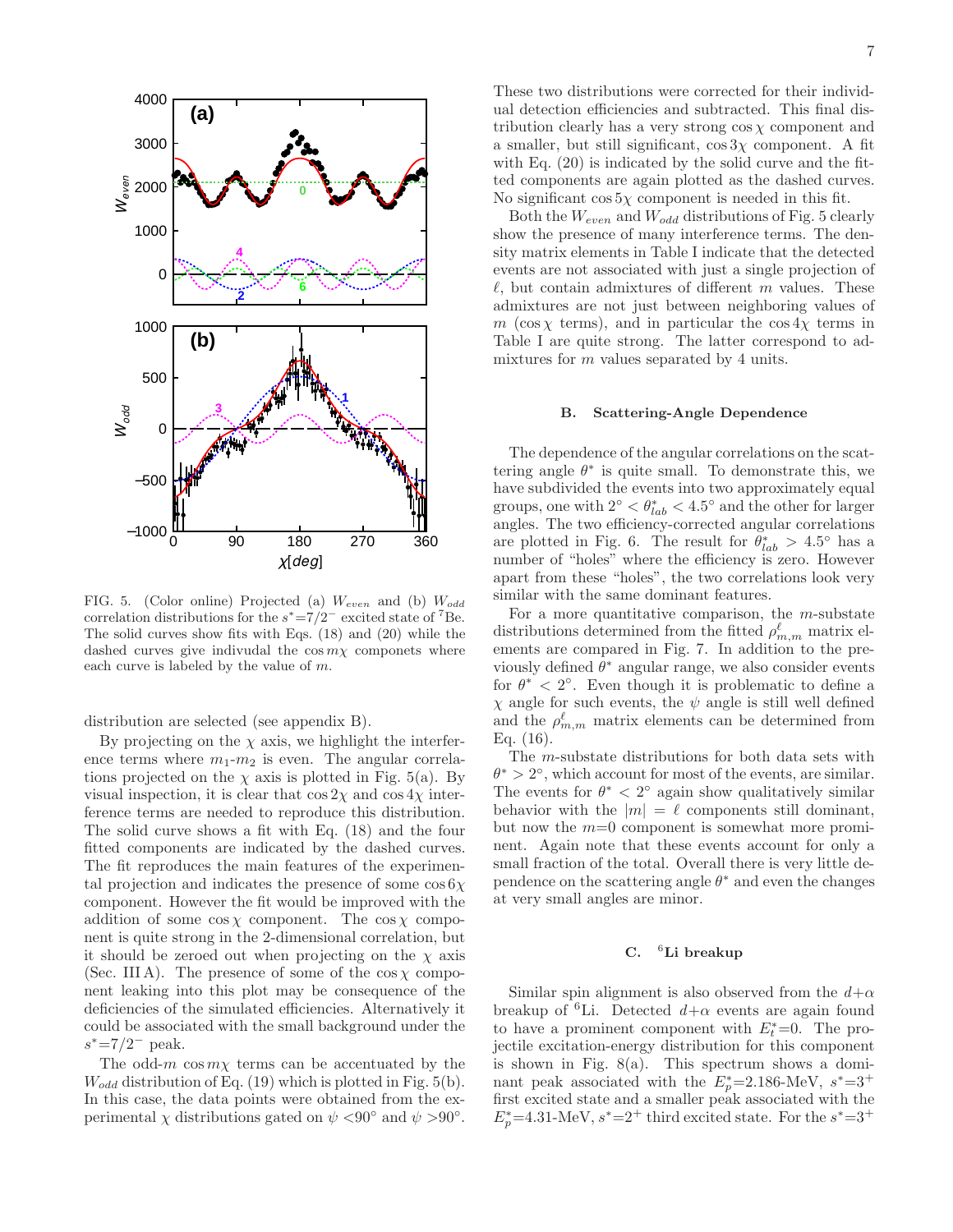

FIG. 6. (Color online) Efficiency-corrected correlation plots for the  $s^* = 7/2^-$  excited sate of <sup>7</sup>Be for the two indicated gates on the projectile scattering angle  $\theta^*$ .

peak, the angular distribution of the scattered projectile is plotted in Fig. 8(b). It has similar features to that found for the  ${}^{7}Be_{7/2}$ - level in Fig. 2(c).

For the  $s^* = 3^+$  state,  $\ell = 2$  and  $\ell = 4$  components are both possible. In the following we will assume only the  $l=2$  decay occurs. The  $l=4$  decay could generate interference terms up to order  $\cos 8\chi$ , but no indication of such higher-order interference terms were observed in the experimental correlations.

The efficiency-corrected angular correlation for the  $s^*$ =3<sup>+</sup> state, shown in Fig. 9(a), is qualitatively similar to the results for <sup>7</sup>Be [Fig. 3(c)]. Again the fitted distribution shown in Fig. 9(b) reproduced the major features of the experimental distribution. The fitted matrix elements are listed in Table II and again the real reduced matrix elements (third colummn) have magnitudes less than unity as expected.

The projected  $\cos \psi$  distribution for the  $s^* = 3^+$  state is displayed in Fig. 10(a) and again shows a predominance for traverse decay. The extracted m-substate distribution is plotted in Fig. 10(b) and shows strong alignment with the  $|m|=\ell$  components again having the largest probability. Thus they are also consistent with an alignment mostly parallel or antiparallel to the beam axis. The alignment obtain from this distribution is  $A=51(1)\%$ ,



FIG. 7. (Color online) Probability distribution of the projection m of the decay orbital angular momentum for three region of laboratory scattering angle obtained for the  $s^* = 7/2^$ excited state of <sup>7</sup>Be.

TABLE II. As for Table I, but now for the  $s^* = 3^+$  excited state of <sup>6</sup>Li.

| parameter                                             | fitted value | reduced value |
|-------------------------------------------------------|--------------|---------------|
| $\rho_{0,0}^{\ell}$                                   | 0.066(1)     | 1             |
|                                                       | 0.115(1)     |               |
| $\rho_{1,1}^{\ell}$<br>$\rho_{2,2}^{\ell}$            | 0.351(2)     |               |
|                                                       | $\cos \chi$  |               |
| $\text{Re}\left[\rho_{2,1}^{\varepsilon}\right]$      | $-0.024(1)$  | $-0.12(1)$    |
| $\text{Re}\left[\rho_{1,0}^{\ell}\right]$             | $-0.020(1)$  | $-0.23(3)$    |
|                                                       | $\cos 2\chi$ |               |
| $\text{Re}\left[\rho_{2,0}^{\ell}\right]$             | $-0.050(2)$  | $-0.33(3)$    |
| $\rho_{1,-1}$                                         | 0.049(2)     | $-0.43(4)$    |
|                                                       | $\cos 3\chi$ |               |
| $\overline{\text{Re}}\left[\rho_{2,-1}^{\ell}\right]$ | 0.005(1)     | 0.02(1)       |
|                                                       | $\cos 4x$    |               |
| $\rho_{2,-2}^{\ell}$                                  | $-0.062(2)$  | 0.18(2)       |

very similar to the  $A=49(1)\%$  value obtained for the  $s^* = 7/2^-$  state in <sup>7</sup>Be.

The  $W_{even}(\chi)$  and  $W_{odd}(\chi)$  projected distributions for the  $s^* = 3^+$  state are plotted in Fig. 11 and again are qualitatively similar to the results for <sup>7</sup>Be in Fig. 4.

# V. DISCUSSION

These sequential breakup reactions are peripheral and are expected to be confined to a narrow window of incoming and outgoing orbital angular momentum,  $L_{in}$  and  $L_{out}$ , respectively [36]. A number of experimental studies have looked at spin alignment in reactions where the spins of the initial and final products are zero [22, 25– 28]. While this greatly simplifies the theory of spin alignment, it also forces a certain type of spin alignment as the spin of the excited projectile can only be obtained from changes in the orbital angular momenta, i.e., by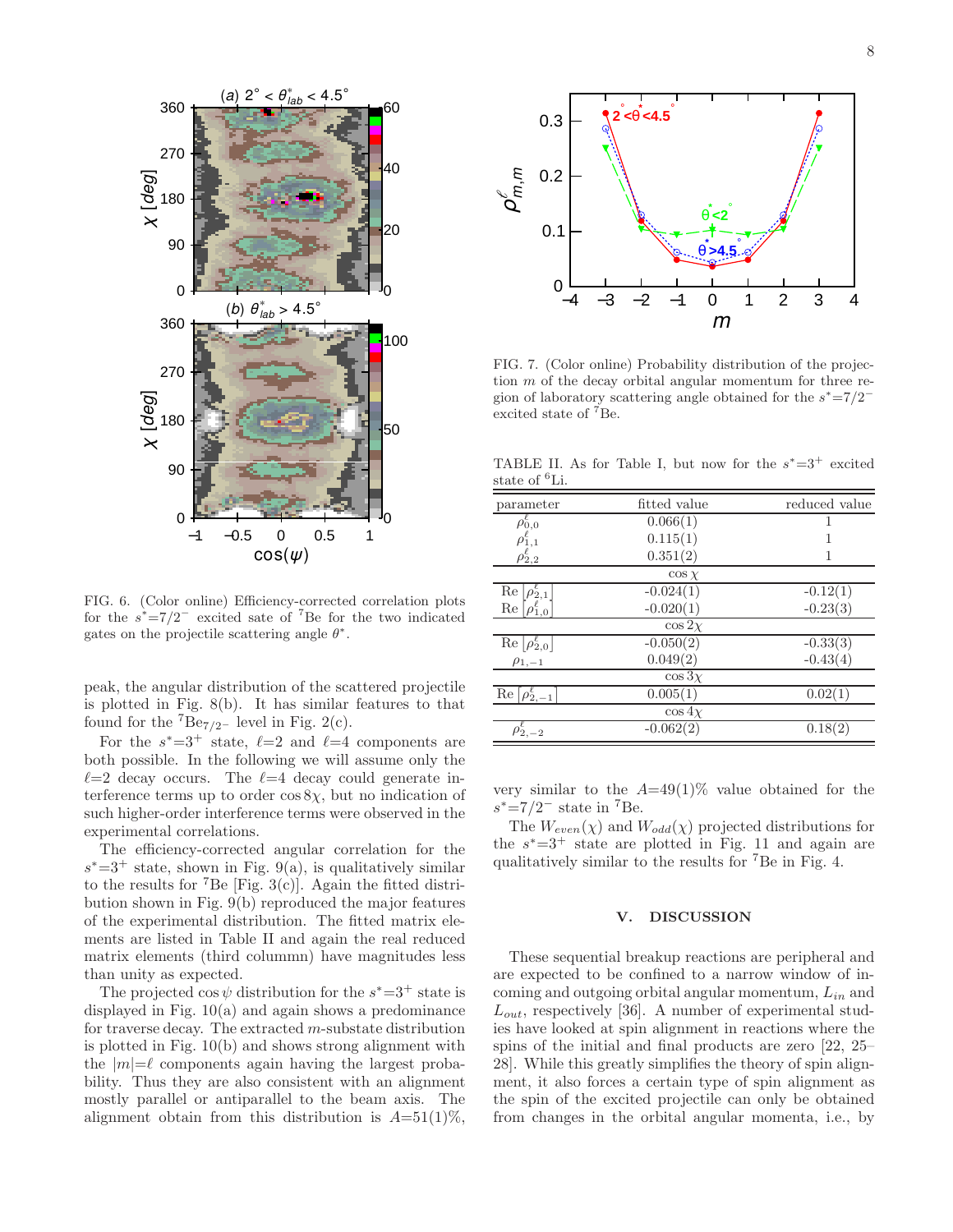



FIG. 8. (Color online) (a) Efficiency-corrected projectile excitation-energy distribution determined from detected  $d +$  $\alpha$  events for  $E_t^* = 0$  with the <sup>6</sup>Li beam. (b) Angular distribution of the scattered projectile extracted for the  $s^* = 3^+$  level.

FIG. 9. (Color online)  $\cos \psi - \chi$  angular correlation plots obtained for the  $s^* = 3^+$  excited state in <sup>6</sup>Li with  $\theta_{lab}^* > 2^{\circ}$ . (a) efficiency-corrected experimental data. (b) fitted correlation using Eq. (15).

angular-momentum conservation,  $s^* = |\mathbf{L}_{in} - \mathbf{L}_{out}|$  and the observed average spin alignment is typically normal to the reaction plane (parallel to  $L_{in}$ ). If  $m_{out}$  is the projection of  $L_{out}$  and as different values of  $m_{out}$  peak at different scattering angles  $\theta^*$ , then by gating on  $\theta^*$ , one is selecting a different  $m_{out}$  distribution. If all the spins of the initial and final particles are zero, then  $m^* = m_{out}$ , and the alignment is strongly coupled to the scattering angle [25]. This explains the strong correlations between  $\psi$  and  $\theta^*$  observed in many reactions.

In contrast in this work where, the spins of the initial fragments are nonzero and one of the exit-channel fragments has finite spin, we find only a very weak dependence of the  $\psi$  distributions on  $\theta^*$  and the observed alignment is mostly parallel or anitparallel to the beam axis. These observations suggest that changes in the orbital angular momentum play a significantly smaller role in these reactions. In fact if  $\Delta \ell = |L_{in} - L_{out}| = 0$ , then there is only one projection, i.e.  $m_{out} = 0$ , and the angular correlations would be independent of scattering angle  $\theta^*$ .

For  $\Delta \ell = 0$ , the increased spin of the projectile during the reaction could be compensated by changes in the spin projection of the target. For example, if the <sup>9</sup>Be target's

spin  $(3/2 h)$  is fully flipped, then this changes the angular momentum by 3  $\hbar$ , enabling the excited <sup>7</sup>Be projectile's spin to obtain values between  $1/2^-$  to  $9/2^-$ . For the <sup>6</sup>Li, this spin flip of the target would enable the excitation of states with spin from  $0^+$  to  $4^+$ . For both projectiles, these spin ranges allow for the production of the excited states observed in Figs. 2(b) and 8(a).

Addition evidence for significant  $\Delta \ell = 0$  contribution can be obtained from the  $\theta^*$  angular distributions in Figs. 2(c) and 8(b). Only for  $\Delta \ell = 0$ , do the angular distributions have a peak at  $\theta^* = 0$  [36] as observed in these experimental distribution. Thus we have presented a number of pieces of evidence that point to changes in the target's spin orientation, rather than changes in the orbital angular momentum, as the most important source of the increased spin of the excited projectile. Although spin flip in inelastic scattering has been observed before, it only contributed to a small fraction of the total yield (∼1%) [1], in contrast in this study it appears to be the dominate contribution.

There is still the question: Why does this spin-flip mechanism produce the strong alignment of the projectile spin parallel or antiparallel to the beam axis observed in this work? We propose an answer to this question that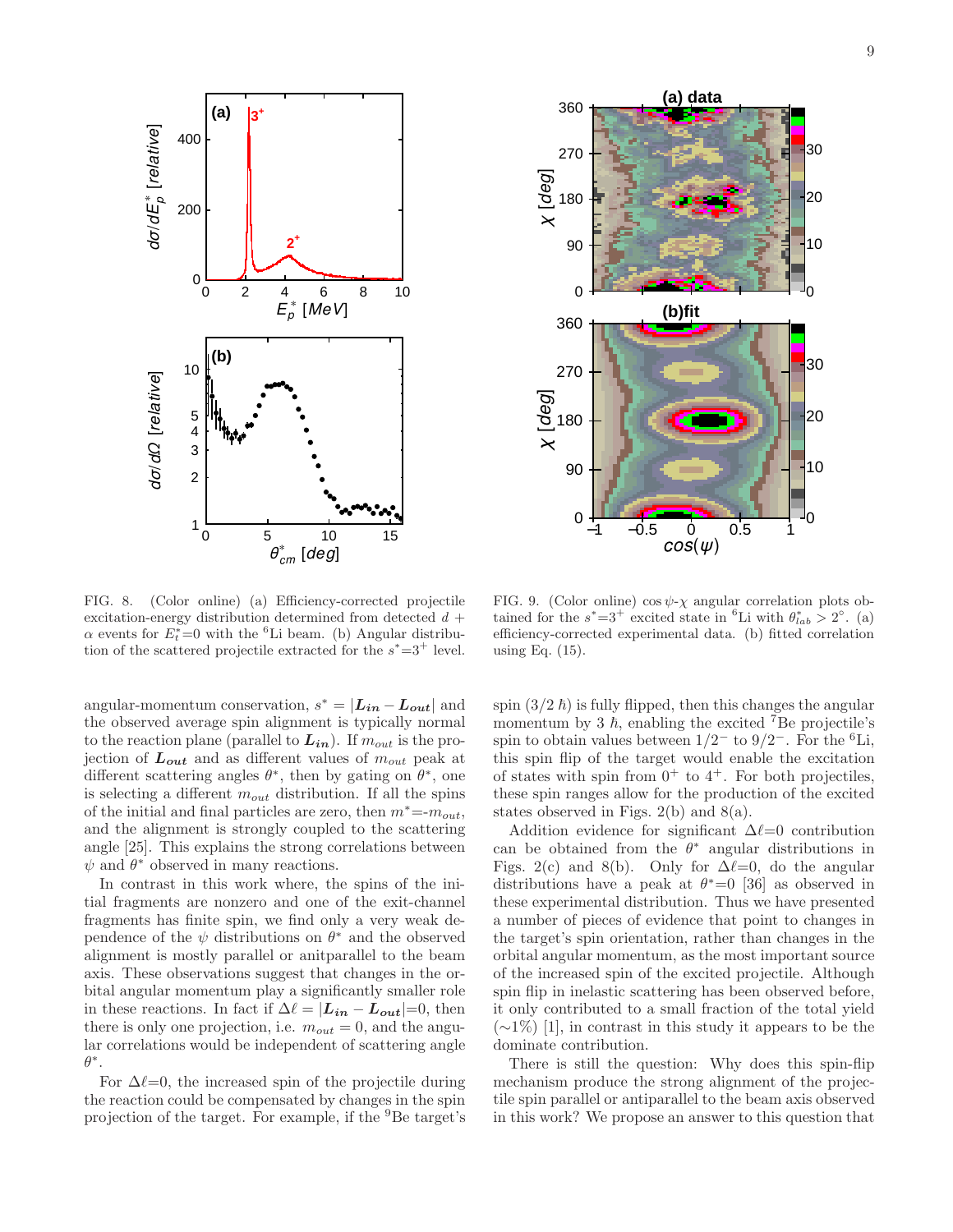

FIG. 10. (Color online) (a) The efficiency-corrected correlation plot for the  $s^* = 3^+$  excited state of <sup>6</sup>Li projected on the  $\cos \psi$  axis. (b) Probability distribution of the projection m of the decay orbital angular momentum. In (a), the solid curve show a fit with the individual  $m$  components indicated by the dashed curves.

rest on the peculiar structure of the <sup>9</sup>Be target nucleus. This nucleus is loosely bound (breakup threshold of only 1.5 MeV) with a very large deformation [37] and strong  $\alpha$ -particle structure. It is often modeled as two separated  $\alpha$  particles with the valence neutron in a molecular orbit. The ground state corresponds to a spin projection on the symmetry axis of  $K=3/2$  with the valance neutron in the  $\pi_{3/2}$ – orbital, with a degeneracy of two [38].

For the relatively higher-energy reactions studied in this work, one may consider the orientation of the <sup>9</sup>Be deformation to remain fixed during the collision. Therefore in flipping the target's spin one is just moving the valence neutron to the other unoccupied member of the  $\pi_{3/2}$ – orbital with opposite angular-momentum projection. This change in spin projection must be facilitated by the interactions of the projectile with the valence neutron, but to prevent this fragile nucleus from breaking up (and keeping it in its ground state), interactions of the projectile with the  $\alpha$ - $\alpha$  core should be minimized. This requirement may select certain orientations of the <sup>9</sup>Be symmetry axis and thus lead to the strong alignment of the spin of the excited projectiles observed in this work.



FIG. 11. (Color online) As in Fig. 5, but for the  $s^* = 3^+$  excited state of <sup>6</sup>Li.

While the wavefunctions for  $\pi$  orbitals have a node along the symmetry axis, they extend significantly out from this axis. If the symmetry axis is aligned parallel or antiparallel to the beam axis, then such an orientation may allow for projectiles in peripheral trajectories to flip the target nucleus spin without breaking it up. See Fig. 12 for a simplistic depiction of this. Other alignments would lead to a greater probability of the target nucleus breaking up.

#### VI. CONCLUSION

The sequential breakup of <sup>7</sup>Be and <sup>6</sup>Li projectiles following inelastic interactions with a <sup>9</sup>Be target have been studied. For events where the target nucleus remained in its ground state, we have observed strong alignment of the spin axis for the  $J^{\pi} = 7/2^-$ , second excited state of <sup>7</sup>Be determined from the angular correlations of the  $t-\alpha$ decay products. Similar alignment was also determined for the  $J^{\pi}$ =3<sup>+</sup>, first excited state of <sup>6</sup>Li in d- $\alpha$  decay.

The measured angular correlations of the decay products showed strong modulations due to interference between different angular-momentum projections. In addition, both projectiles decay predominantly in the transverse direction corresponding to spin alignments which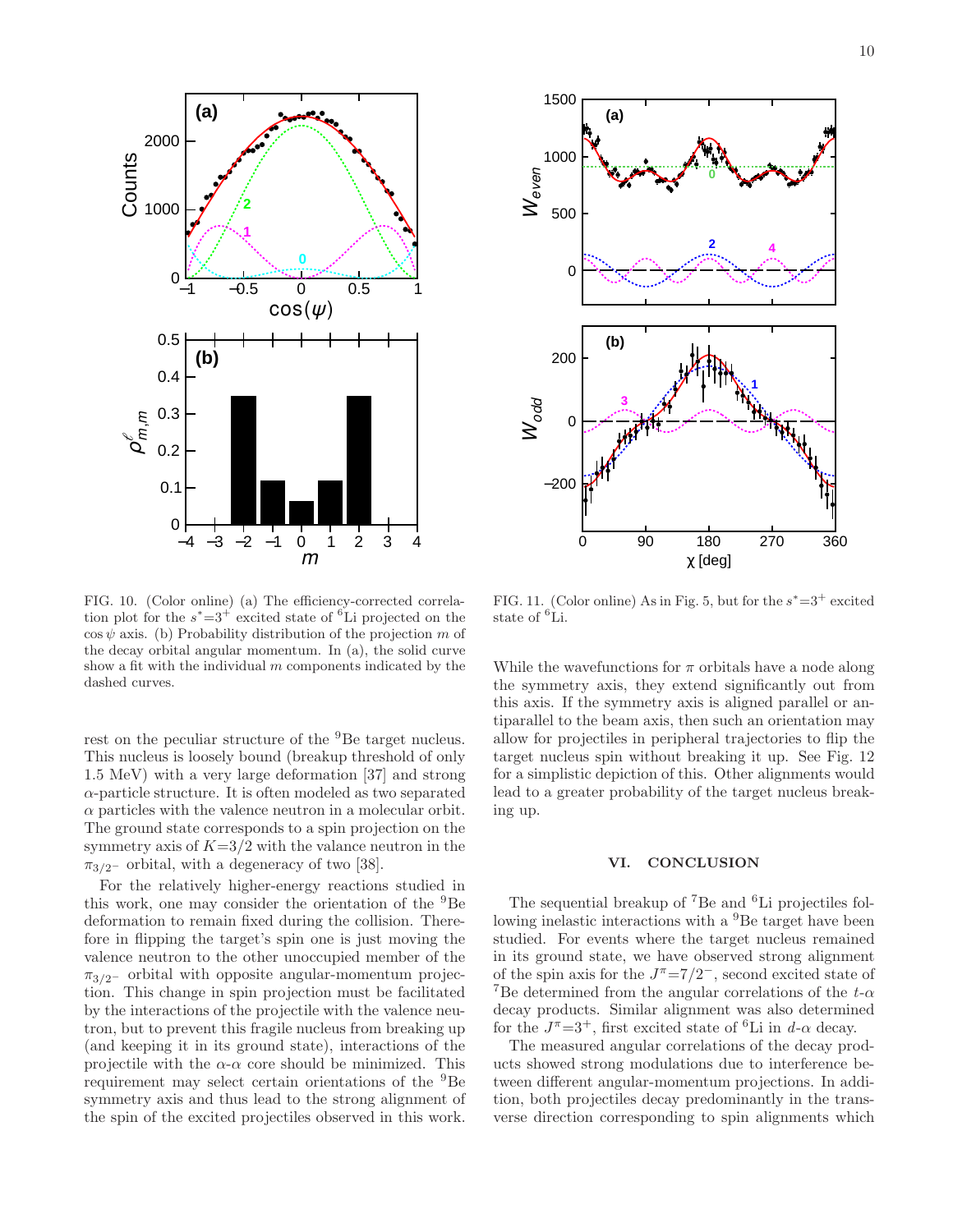

FIG. 12. (Color online) Schematic illustrating the suggested orientation of the target nucleus for the inelastic interactions considered in this work. The ground-state of <sup>9</sup>Be target nucleus is depicted as two alpha particles plus a valence neutron in a  $\pi$  molecular orbit. The total angular momentum of the valence neutron is flipped due to interactions with the projectile.

are largely parallel or antiparallel to the beam axis and both excited states have alignments of ∼50%.

The angular correlations were found to have only a small dependence on the projectile scattering angle suggesting that the events are mainly associated with collisions where the orbital angular momentum between the projectile and target does not change. This is further confirmed by the angular distribution of the excited projectiles which peak at zero angle. If the orbital angular momentum does not change, then the change in the projectile's spin from its ground-state value, must be accompanied by a change in orientation of the target's spin alignment, i.e. a target spin flip. The alignments observed in this work are quite different to most other alignment studies in direct reactions where the projectile and target are usually chosen to have zero ground-state spin. In these cases, one often observes alignment perpendicular to the beam axis as changes in the projectile spin must be accompanied by changes in the projectile-target orbital angular momentum.

It is speculated that the strong alignment observed in this work is associated with the structure of <sup>9</sup>Be which is very deformed and has a strong  $\alpha$ -cluster structure where the valence neutron occupies a  $\pi$  molecular orbit. If the target symmetry axis is aligned with the beam direction, the projectile could more easily interact with the valence neutron, causing the spin flip, without exciting the  $\alpha$ - $\alpha$ core. This idea can be tested using the same beams but with a zero-spin target where spin flip is not possible.

#### Appendix A: Monte Carlo Simulations

The measured correlations, angular distributions and energy spectra were corrected for detector acceptance and resolution using Monte Carlo simulations similar to those discussed in Refs. [30, 31]. In these simulations, the reaction was assumed to occur at a random depth in the secondary target. Energy loss and small-angle scat-

tering of the projectile and the decay products in the target material were then calculated from Refs. [39, 40]. Simulated events were kept if both decay fragments were "detected" in a HiRA telescope. The angles and energies of the "detected" fragments where then smeared by the detector resolutions before being analyzed in the same manner as the experimental events. The acceptance of the HiRA array is governed only by the angular location of the telescopes, which were measured very accurately with a Coordinate Measurement Machine (CMM) arm. Otherwise the energies of the t,  ${}^{3}$ He, and  $\alpha$  decay products from the projectile were located well within the low and high-energy thresholds for detection and identification.

The simulations also included the effects of the beamspot size and the beam divergence at the target. These quantities were not measured, but a range of reasonable values based on past experiments and predictions were used, and the uncertainties associated with these was included to the error bars of the final efficiency-corrected distributions.

The efficiency as a function of  $\theta^*$ , used for determining the angular distributions of the scattered projectiles in Figs. 2(c) and 8(b), has a small dependence on the  $\psi - \chi$ correlations assumed in the simulation of projectile decay. Similarly the efficiency as functions of  $\psi$  and  $\chi$  as shown in Fig. 3(b) has a small dependency on the projectile angular distribution assumed in the simulations. We therefore employed an iterative approach, starting with an initial guess for both the angular distributions and correlations and then progressively adjusting them both to reproduce the measured distributions. Final efficiencies as a function of the various angle were then calculated from the simulated events and used to correct the experimental distributions.

#### Appendix B: Spin Alignment of Secondary Beams

Given the unexpected nature of the result, it useful to examine other assumptions made in the analysis. We have assumed that the <sup>6</sup>Li and <sup>7</sup>Be secondary beams are unpolarized with uniform distributions of their magnetic substates. Fragmentation products can show net polarization and alignment depending on the selected angular and momentum regions [11, 12, 14–18]. Information on the magnetic substate distribution of the beam is contained in a density matrix for beam  $\rho_{m_{p_1},m_{p_2}}^{s_p}$ . The secondary beams in this work were produced in a fragmentation of the primary  ${}^{16}$ O beam and zero-degree products were selected by the A1900 separator. As we expect symmetry about the beam axis, the density matrix should be diagonal [34]. As fully stripped <sup>7</sup>Be and <sup>6</sup>Li fragments were selected, there was no loss of their polarization or alignment due to the hyperfine interaction during the passage to the secondary target, however, some rotation of the alignment axis will occur due to their passage through the dipole magnets between the primary and sec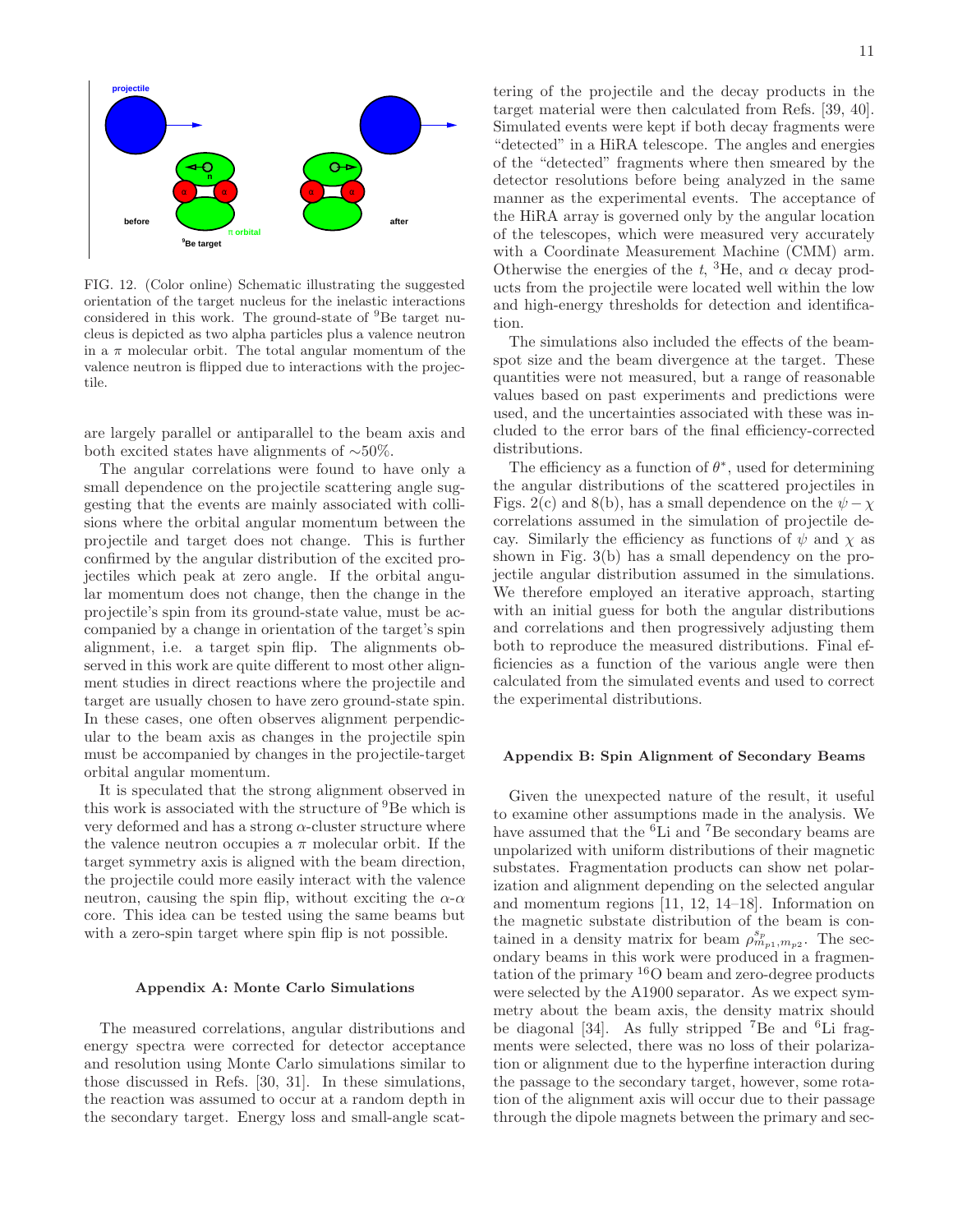ond targets [41].

If there is any net polarization of the beams, then our assumption that  $\rho_{m,m}^{\ell} = \rho_{-m,-m}^{\ell}$  for the excited projectile is not valid and the cancellation of the  $\sin(m_1-m_2)\chi$ terms in Eq. (14) will not occur. Therefore we have refitted the  $\cos \psi - \chi$  correlation plots including these  $\sin(m_1 - m_2)\chi$  terms but found their magnitudes to be consistent with zero at the  $2\sigma$  level and thus consistent with zero polarization.

Even if there is no polarization, there may be some alignment, i.e, the magnetic substate distribution is not uniform but  $\rho_{m_p,m_p}^{s_p} = \rho_{-m_p,-m_p}^{s_p}$ . Such effects in projectile fragmentation have been probed via g-factor measurements of isomers with the Time-Dependent Perturbed Anglar Distribution (TDPAD) method [15–18, 41]. In Ref. [18], the spin aligment is described in a simple model as the net contribution from ablated nucleons removed from a localized region on the surface of the projectile. In this model, the alignment [Eq. (28)] changes from positive to negative as one goes from the peak to the wings of the momentum distribution of the fragmentation products. This is consistent with the limited available data [14–16].

The largest positive alignment has observed from highspin isomers, e.g., A ~35% for the  $I=19/2^-$  isomer in <sup>43</sup>Sc [15]. This is not unexpected, as in such cases the ablated nucleons must act in unison in order to achieve high spins. However for lower-spin isomers, significantly smaller alignments are observed, i.e., for isomers of spin  $2 \le I \le 9/2$ , only alignments of 9% or less have been observed at the peak of the momentum distribution [14, 16, 18]. In addition, for the low spins the ablation of large numbers of nucleons is expected to further attenuate the alignment as the angular momenta removed by individual nucleons do not have to add, but can cancel. For example an alignment of  $A=8(1)\%$  was

measured for the  $I=4^+$  <sup>32</sup>Al isomer from the fragmentation of a <sup>33</sup>Al beam compared to a limit of  $A < 0.8\%$ from the fragmentation of a <sup>48</sup>Ca beam.

Our <sup>6</sup>Li and <sup>7</sup>Be secondary projectiles have smaller spins than any of these isomer studies and involved significant nucleon loss from the primary <sup>16</sup>O projectile. As such we do not expect any appreciable alignment, at most just a few percent. Fragments at the peak of the momentum distribution were selected for the <sup>7</sup>Be beam in order to maximize its intensity. Therefore any alignment should be positive. On the other hand, the <sup>6</sup>Li beam was a "contaminant" and its yield was far from maximized with a momentum cut away from the peak value. Therefore the expected beam alignment should be even smaller or perhaps negative. However both beams produce alignments of  $A \sim 50\%$  for their excited states thus suggesting the initial beam alignment was unimportant.

Even if our beams were strongly aligned for some unknown reason, one still needs to transfer more aligned angular momentum to the projectile to obtain the larger spin values of the excited states. Clearly if this transfer comes from changes in the projectile's orbital angular moment it is not appropriately aligned in contrast to the proposed target spin-flip mechanism. Thus we conclude that the possible presence of some non-uniformity in the projectile's magnetic-substate distribution is likely to be small and irrelevant.

#### ACKNOWLEDGMENTS

This material is based upon work supported by the U.S. Department of Energy, Office of Science, Office of Nuclear Physics under Award numbers DE-FG02-87ER-40316, DE-FG02-93ER40773, DE-FG52- 09NA29467, and DE-SC004972 and the NSF under grant PHY-0852653.

- [1] W. Dünnweber, P. D. Bond, C. Chasman, and S. Kubono, Phys. Rev. Lett. 43, 1642 (1979).
- [2] A. H. Wuosmaa, R. W. Zurmühle, P. H. Kutt, S. F. Pate, S. Saini, M. L. Halbert, and D. C. Hensley, Phys. Rev. Lett. 58, 1312 (1987).
- [3] A. H. Wuosmaa, R. W. Zurmühle, P. H. Kutt, S. F. Pate, S. Saini, M. L. Halbert, and D. C. Hensley, Phys. Rev. C 41, 2666 (1990).
- [4] A. H. Wuosmaa, B. B. Back, R. R. Betts, M. Freer, B. G. Glagola, D. J. Henderson, D. J. Hofman, and V. Nanal, Phys. Rev. C 54, 2463 (1996).
- [5] A. H. Wuosmaa, D. J. Hofman, B. B. Back, D. J. Blumenthal, S. Fischer, D. J. Henderson, R. V. F. Janssens, C. J. Lister, V. Nanal, D. Nisius, M. D. Rhein, and P. R. Wilt, Phys. Rev. C 65, 024609 (2002).
- [6] A. Wuosmaa, I. Wiedenhver, J. Caggiano, M. Carpenter, M. Devlin, A. Heinz, R. Janssens, F. Kondev, T. Lauritsen, D. Sarantites, L. Sobotka, and P. Battacharyya, Physics Letters B 571, 155 (2003).
- [7] G. J. Wozniak, R. J. McDonald, A. J. Pacheco, C. C. Hsu, D. J. Morrissey, L. G. Sobotka, L. G. Moretto, S. Shih, C. Schück, R. M. Diamond, H. Kluge, and F. S. Stephens, Phys. Rev. Lett. 45, 1081 (1980).
- [8] L. G. Sobotka, C. C. Hsu, G. J. Wozniak, G. U. Rattazzi, R. J. McDonald, A. J. Pacheco, and L. G. Moretto, Phys. Rev. Lett. 46, 887 (1981).
- [9] L. Sobotka, C. Hsu, G. Wozniak, D. Morrissey, and L. Moretto, Nuclear Physics A 371, 510 (1981).
- [10] D. Morrissey, G. Wozniak, L. Sobotka, R. McDonald, A. Pacheco, and L. Moretto, Nuclear Physics A 442, 578 (1985).
- [11] K. Asahi, M. Ishihara, N. Inabe, T. Ichihara, T. Kubo, M. Adachi, H. Takanashi, M. Kouguchi, M. Fukuda, D. Mikolas, D. Morrissey, D. Beaumel, T. Shimoda, H. Miyatake, and N. Takahashi, Physics Letters B 251, 488 (1990).
- [12] H. Okuno, K. Asahi, H. Sato, H. Ueno, J. Kura, M. Adachi, T. Nakamura, T. Kubo, N. Inabe, A. Yoshida,